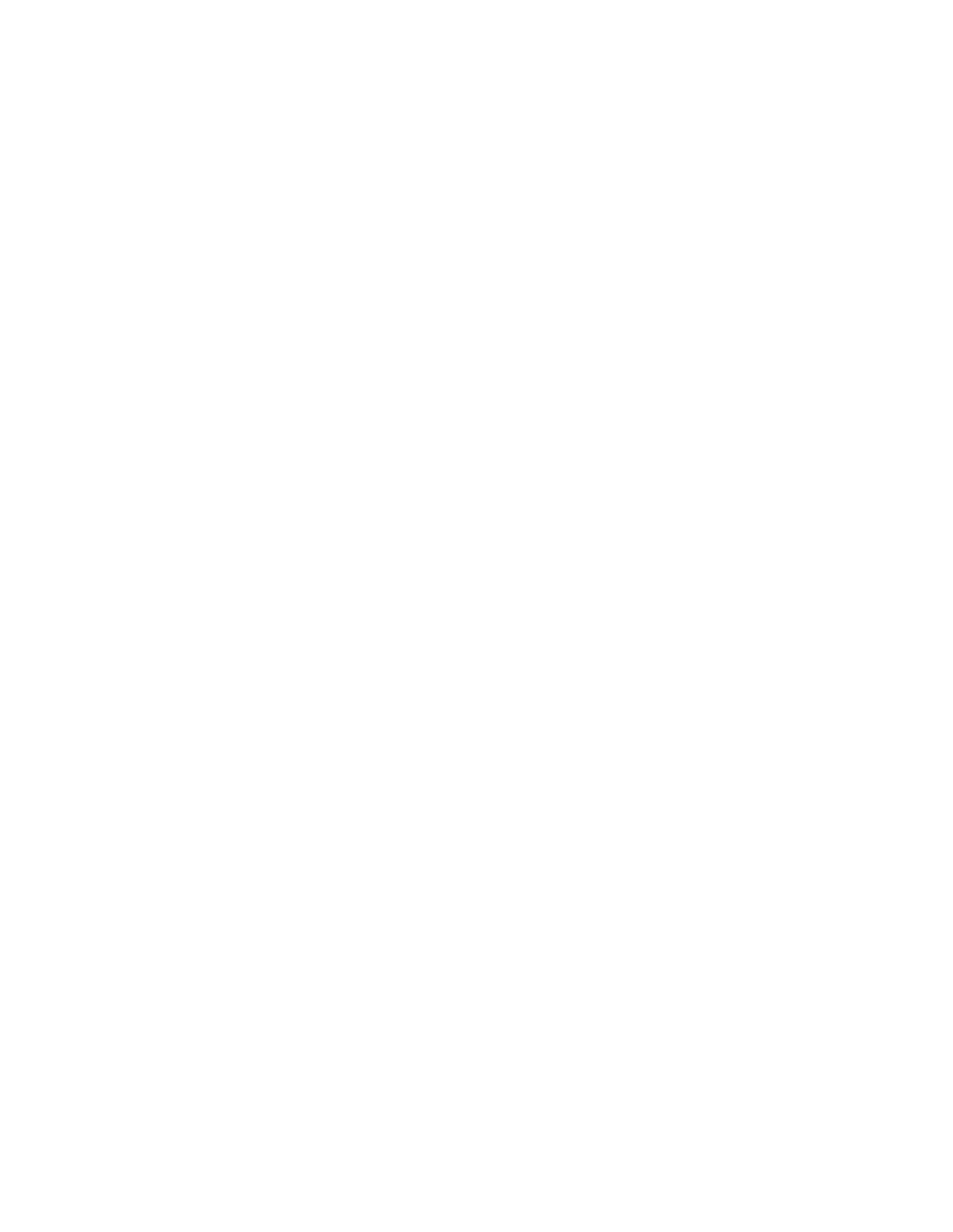SENATE BILL NO. 145–SENATOR SPEARMAN

PREFILED FEBRUARY 13, 2017  $\mathcal{L}=\mathcal{L}^{\mathcal{L}}$  , where  $\mathcal{L}^{\mathcal{L}}$ 

Referred to Committee on Commerce, Labor and Energy

SUMMARY—Revises provisions relating to energy. (BDR 58-54)

FISCAL NOTE: Effect on Local Government: No. Effect on the State: Yes.

 $\sim$ EXPLANATION – Matter in *bolded italics* is new; matter between brackets **[**omitted material**]** is material to be omitted.

AN ACT relating to energy; **establishing as part of the Solar Energy Systems Incentive Program a program for the payment of incentives for the installation of certain energy storage systems; creating the Electric Vehicle Infrastructure Demonstration Program;** revising provisions relating to the payment of incentives to participants in the Solar Energy Systems Incentive Program, the Wind Energy Systems Demonstration Program and the Waterpower Energy Systems Demonstration Program; *[requiring certain electric utilities in this State to file with the* Public Utilities Commission of Nevada a plan for modernization of the grid; requiring the Commission to determine whether a plan supply or reduce demand provides a benefit to customers of the utility plication of the utility cost the Legislative Commission on Energy construction of publicly available repealing provisions requiring each electric utility to create a Lower Income Solar Energy Pilot Program; **[repealing the prohibition** certain electric utilities requiring residential customers to electric service rates based on the time of use of electricity; the Legislative Committee on Energy to energy efficiency programs and the viability of establishing banks to help finance the use and harnessing of clean energy State; making an appropriation;**]** and providing other matters properly relating thereto.

## **Legislative Counsel's Digest:**

Existing law establishes the Solar Energy Systems Incentive Program, the Wind Energy<br>
2 Systems Demonstration Program and the Waterpower Energy Systems Demonstration<br>
13 Program. Existing law further establishes the amount Systems Demonstration Program and the Waterpower Energy Systems Demonstration Program. Existing law further establishes the amount of incentives that may be authorized for<br>4 payment by the Public Utilities Commission of Nevada to each Program. (NRS 701B.005,<br>5 701B.010-701B.290, 701B.400-701B.650, 7 6 combines the amount of existing incentives available for payment to each Program into a single pool of money from which the Commission may authorize the payment of an incentive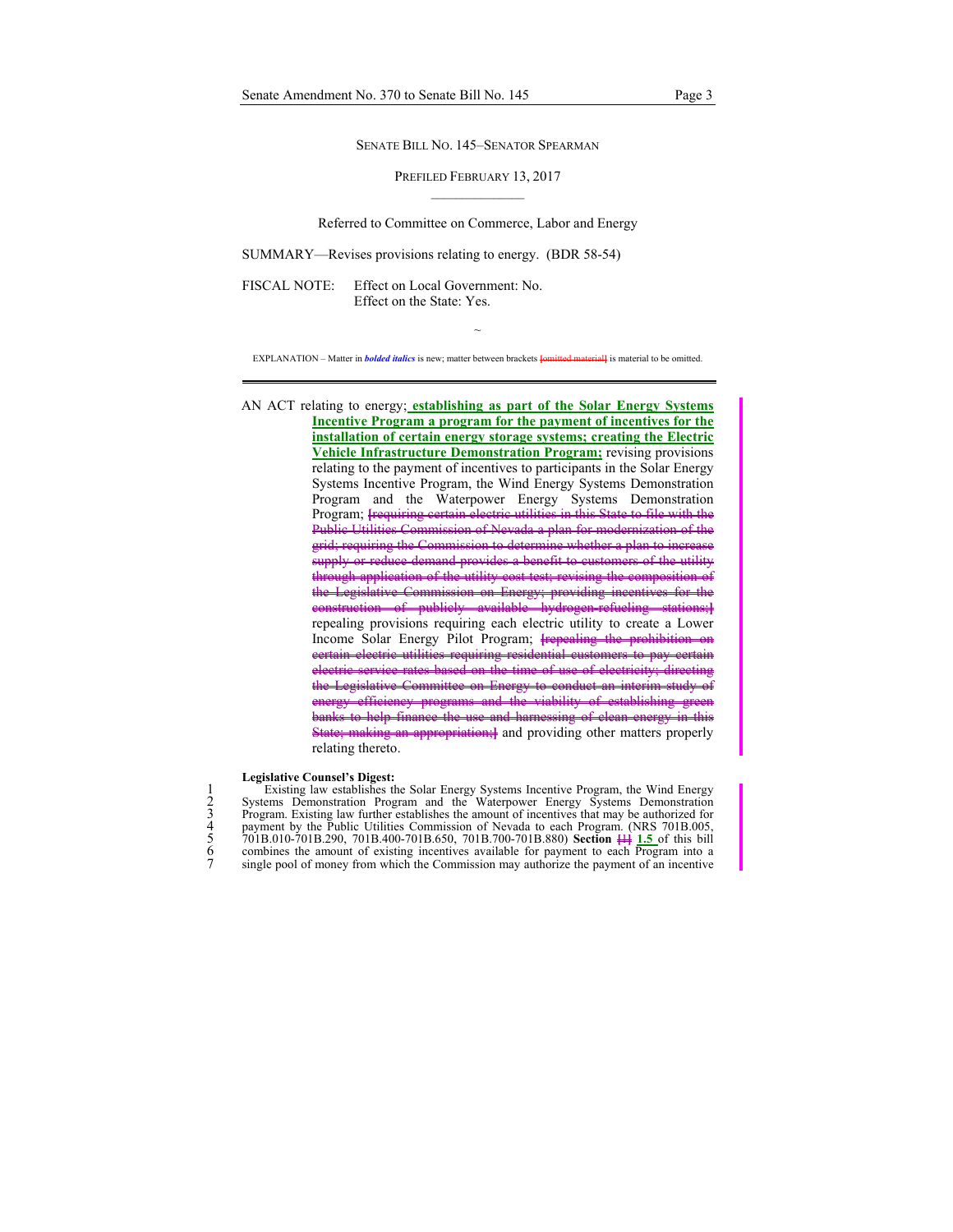| 8                | to a Program. Section $\frac{11}{15}$ further requires the Commission, for the period beginning on                |
|------------------|-------------------------------------------------------------------------------------------------------------------|
| 9                | January 1, 2018, and ending on December 31, 2023, to authorize the payment of incentives in                       |
| 10               | an amount of not more than $\left[\frac{22,000,000}{2}\right]$ \$1,000,000 per year for the installation of solar |
| 11               | energy systems and distributed generation systems at locations throughout the service                             |
| 12               | territories of electric utilities in this State that benefit low-income customers. <del>[Section 2 of this</del>  |
| 13               |                                                                                                                   |
| 14               | <u>bill provides that incentives available to a participant that is a public entity or nonprofit</u>              |
|                  | organization must not exceed 75 percent of the installed cost of the solar energy system or                       |
| 15               | distributed generation system based on the average installed cost of a system, as applicable, in                  |
| 16               | the immediately preceding year.] Section 11 of this bill repeals the provisions of existing law                   |
| 17               | that require each electric utility in this State to create a Lower Income Solar Energy Pilot                      |
| 18               | Program, which are duplicative of the amendatory provisions of <b>section</b> $\frac{11}{11}$ 1.5.                |
| 19               | Existing law requires an electric utility with an annual operating revenue of \$2,500,000 or                      |
| 20               | <u>more in this State to submit to the Public Utilities Commission of Nevada a plan to increase</u>               |
| 21               | its supply of electricity or decrease the demands made on its system by its eustemers. (NRS                       |
| 22<br>23         | 704.741) Section 3 of this bill requires such a utility to submit to the Commission a plan for                    |
|                  | modernization of the grid as part of the plan to increase its supply or decrease the demands on                   |
| 24               | its system. Existing law requires the Commission to convene a public hearing on the adequacy                      |
| $\frac{25}{26}$  | of a plan to increase supply or reduce demand and to issue an order accepting the plan or                         |
|                  | specifying any portions of the plan it deems to be inadequate. (NRS 704.746, 704.751)                             |
| $\bar{2}\bar{7}$ | <del>Section 5 of this bill authorizes the Commission to accept a plan for modernization of the grid</del>        |
|                  | <u>if the Commission determines that the benefits of the plan exceed its costs. Section 4 of this its</u>         |
| 28<br>29         | bill requires the Commission to apply the utility cost test in determining whether the plan                       |
| 30               | adequately demonstrates the economic, environmental and other benefits to customers of the                        |
| 31               | electric utility.                                                                                                 |
| 32               | Existing law creates the Legislative Committee on Energy. (NRS 218E.805) Sections 6                               |
| 33               | and 7 of this bill add two nonvoting members to the Committee who represent the building                          |
| 34               | and banking industries in this State, respectively.                                                               |
| 35               | Section 8 of this bill requires the Department of Transportation to evaluate and publish                          |
| 36               | annually a report concerning the need for additional publicly available hydrogen fueling                          |
| 37               | stations over the next 3 years. Section 9 of this bill appropriates to the Department \$2,000,000                 |
| 38               | to provide incentives for the construction of publicly available hydrogen fueling stations.                       |
| 39               | Existing law creates the Legislative Committee on Energy and directs the Committee to                             |
| 40               | take a variety of actions with respect to matter related to energy policy within this State. (NRS                 |
| 41               | <del>218E.800 218E.815) Section 10 of this bill directs the Committee to conduct an interim study</del>           |
| 42               | concerning: (1) the development of energy, viability, expansion and implementation of energy                      |
| 43               | efficiency programs; and $(2)$ the viability of establishing green banks and similar entities to                  |
| 44               | help finance the use and harnessing of clean energy projects in this State, for both commercial                   |
| 45               | and residential properties. The Committee will consult with entities and interests from various                   |
| 46               | backgrounds including government, public utilities, real estate development and finance.                          |
| 47               | Section 10 further directs the Governor's Office of Energy to provide administrative and                          |
| 48               | technical assistance to the Committee.                                                                            |
| 49               | Existing law prohibits an electric utility from making changes in any schedule                                    |
| 50               | imposing any rate on residential eustomers that is based on the time of day, day of the week                      |
| 51               | <del>time of year during which the electricity is used or that otherwise varies based upon the time</del>         |
| 52               | during which the electricity is used. (NRS 704.085) Section 11 of this bill repeals this                          |
| 53               | prohibition, thereby permitting an electric utility to adopt a rate or schedule based on the time                 |
| 54               | of use if the Public Utilities Commission of Nevada finds the rate or schedule to be just and                     |
| 55               |                                                                                                                   |
| 56               | Sections 1.2 and 1.3 of this bill require the Commission to establish, as part of the                             |
| 57               | Solar Energy Systems Incentive Program, incentives for: (1) the installation of energy                            |
| 58               | storage systems by a customer of an electric utility; and (2) the installation of energy                          |
| 59               | storage systems that have a nameplate capacity of at least 100 kilowatts but not more                             |
| 60               | than 1,000 kilowatts by certain customers of an electric utility.                                                 |
| 61               | Section 1.4 of this bill: (1) creates the Electric Vehicle Infrastructure Demonstration                           |
| 62               | Program; (2) requires the Commission to adopt regulations concerning the Program;                                 |
| 63               | and (3) authorizes each utility to recover the costs of carrying out the Program.                                 |
|                  |                                                                                                                   |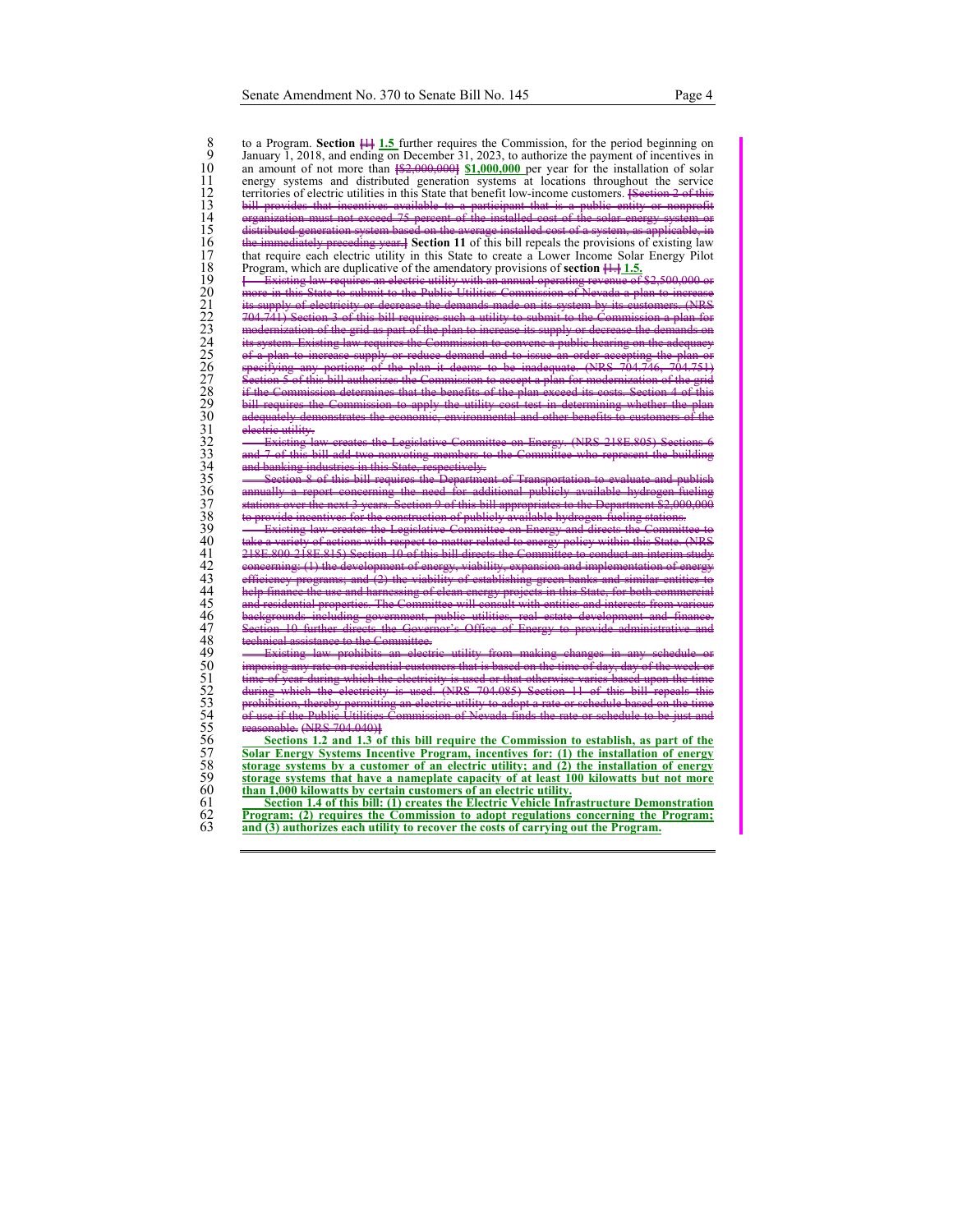## THE PEOPLE OF THE STATE OF NEVADA, REPRESENTED IN SENATE AND ASSEMBLY, DO ENACT AS FOLLOWS:

| $\mathbf{1}$   | Section 1. Chapter 701B of NRS is hereby amended by adding thereto                                                                          |
|----------------|---------------------------------------------------------------------------------------------------------------------------------------------|
| $\overline{c}$ | the provisions set forth as sections 1.1 to 1.4, inclusive, of this act.                                                                    |
| 3              | "Energy<br>storage system" means commercially available<br>Sec. 1.1.                                                                        |
| 4              | technology that is capable of retaining energy, storing energy for a period of time                                                         |
| 5              | and delivering the energy after storage, including, without limitation, by                                                                  |
| 6              | <i>chemical, thermal or mechanical means.</i>                                                                                               |
| $\sqrt{ }$     | The Commission shall adopt regulations to establish as part<br>1.<br>Sec. 1.2.                                                              |
| 8              | of the Solar Program a program for the payment of incentives for the installation                                                           |
| 9              | of energy storage systems by customers of a utility. The regulations must include,                                                          |
| 10             | without limitation, regulations that:                                                                                                       |
| 11             | (a) Establish a process to set and periodically review the level of incentives                                                              |
| 12             | <i>available to customers of a utility.</i>                                                                                                 |
| 13             | (b) Require that each energy storage system for which an incentive is                                                                       |
| 14             | awarded pursuant to this section provides a minimum level of benefit to                                                                     |
| 15             | customers of the utility, including, without limitation:                                                                                    |
| 16             | (1) Reducing peak demand for electricity;                                                                                                   |
| 17             | (2) Avoiding or deferring investment by the utility in assets for the                                                                       |
| 18             | generation, transmission or distribution of electricity; or                                                                                 |
| 19             | (3) Improving the reliability of the operation of the transmission or                                                                       |
| 20<br>21       | distribution grid.                                                                                                                          |
| 22             | (c) Determine the allocation of incentives among customers in the following<br><i>categories:</i>                                           |
| 23             | (1) Residential and small commercial;                                                                                                       |
| 24             | (2) New construction;                                                                                                                       |
|                |                                                                                                                                             |
|                |                                                                                                                                             |
| 25             | (3) Public entities; and                                                                                                                    |
| 26             | (4) Any other category determined by the Commission.                                                                                        |
| 27             | (d) Establish the:                                                                                                                          |
| 28             | (1) Oualifications and requirements an applicant must meet to be eligible                                                                   |
| 29             | to be awarded an incentive pursuant to this section;                                                                                        |
| 30             | (2) Form and content of the application for an incentive pursuant to this                                                                   |
| 31             | section;                                                                                                                                    |
| 32             | (3) Process for accepting and approving applications, which must                                                                            |
| 33<br>34       | provide that applications are approved based on the order in which complete<br>applications are submitted and not on a lottery process; and |
| 35             | (4) Requirements an applicant must meet to receive the payment of an                                                                        |
| 36             | incentive from the utility, including, without limitation, the form and content of a                                                        |
| 37             | form to claim the incentive that must be submitted by the applicant.                                                                        |
| 38             | (e) Require a utility to include in its annual plan submitted pursuant to NRS                                                               |
| 39             | 701B.230 information concerning the incentives available pursuant to this                                                                   |
| 40             | section.                                                                                                                                    |
| 41             | 2.<br>To be eligible to receive an incentive pursuant to this section, a person                                                             |
| 42             | must:                                                                                                                                       |
| 43             | (a) Be a customer of a utility;                                                                                                             |
| 44             | (b) Be a property owner, a participant or a person who has installed on the                                                                 |
| 45             | property of the person a solar energy system or energy storage system; and                                                                  |
| 46             | (c) Submit an application to a utility and be selected by the utility for                                                                   |
| 47<br>48       | inclusion in the Solar Program and the award of an incentive pursuant to this<br>section.                                                   |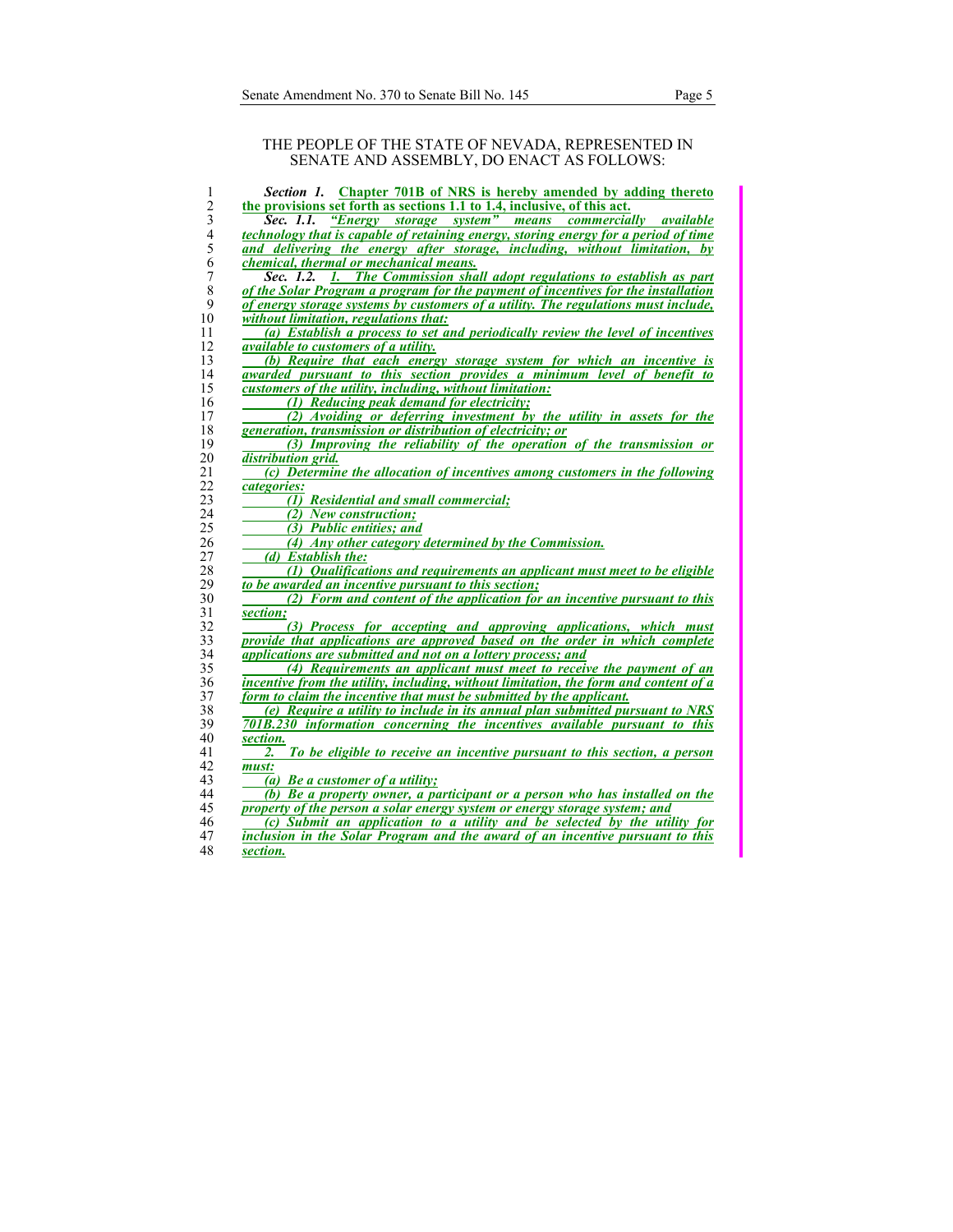|--|--|--|

| 1                       | 3. A utility shall review each application submitted pursuant to subsection 2       |
|-------------------------|-------------------------------------------------------------------------------------|
| $\overline{c}$          | to ensure that the applicant meets the qualifications and requirements to be        |
| 3                       | eligible to be awarded an incentive pursuant to this section.                       |
| $\overline{\mathbf{4}}$ | The Commission shall not authorize the payment of an incentive<br>4                 |
| 5                       | pursuant to this section as part of the Solar Program if the payment of the         |
| 6                       | incentive would cause the total amount of incentives paid by all utilities pursuant |
| $\boldsymbol{7}$        | to this section to exceed \$5,000,000.                                              |
| $\,$ 8 $\,$             | 5. As used in this section, "residential or small commercial customer of a          |
| 9                       | utility" means an existing residential or small commercial customer of a utility or |
| 10                      | a prospective residential or small commercial customer of a utility that affirms it |
| 11                      | will become an actual customer of the utility within 12 months after the date on    |
| 12                      | which the application is filed.                                                     |
| 13                      | Sec. 1.3.<br>1. The Commission shall adopt regulations to establish as part         |
| 14                      | of the Solar Program a program for the payment of incentives for the installation   |
| 15                      | of energy storage systems that have a nameplate capacity of at least 100 kilowatts  |
| 16                      | but not more than 1,000 kilowatts. The regulations must include, without            |
| 17                      | limitation, regulations that:                                                       |
| 18                      | (a) Establish the type and level of incentives available to a person who            |
| 19                      | installs an energy storage system that has a nameplate capacity of at least 100     |
| 20                      | kilowatts but not more than 1,000 kilowatts. The Commission shall establish a       |
| 21                      | level of incentives that, to the extent possible, ensures that the benefits of the  |
| 22                      | energy storage system exceed the costs of the energy storage system to a customer   |
| 23                      | of a utilitv.                                                                       |
| 24                      | (b) Require that each energy storage system for which an incentive is               |
| 25                      | awarded pursuant to this section provides a minimum level of benefit to             |
| 26                      | customers of the utility, including, without limitation:                            |
| 27                      | (1) Reducing peak demand for electricity;                                           |
| 28                      | (2) Avoiding or deferring investment by the utility in assets for the               |
| 29                      | generation, transmission or distribution of electricity; or                         |
| 30                      | (3) Improving the reliability of the operation of the transmission or               |
| 31<br>32                | distribution grid.                                                                  |
|                         | (c) Establish a collaborative process for a utility to select persons to            |
| 33<br>34                | participate in the program and receive an incentive pursuant to this section.<br>2. |
| 35                      | To be eligible to receive an incentive pursuant to this section, a person<br>must:  |
| 36                      | (a) Be a property owner, a participant or a person who has installed on the         |
| 37                      | property of the person a solar energy system;                                       |
| 38                      | (b) Install an energy storage system that has a nameplate capacity of at least      |
| 39                      | 100 kilowatts but not more than 1,000 kilowatts; and                                |
| 40                      | (c) Be selected by the utility for inclusion in the Solar Program and the           |
| 41                      | award of an incentive pursuant to this section.                                     |
| 42                      | In collaboration with interested parties, a utility shall identify customers<br>3.  |
| 43                      | of the utility who have the potential to satisfy the requirements for an incentive  |
| 44                      | pursuant to this section and locations on the utility's system at which energy      |
| 45                      | storage systems that would qualify for an incentive pursuant to this section have   |
| 46                      | the potential to be installed.                                                      |
| 47                      | The Commission shall not authorize the payment of an incentive<br>4.                |
| 48                      | pursuant to this section as part of the Solar Program if the payment of the         |
| 49                      | incentive would cause the total amount of incentives paid by all utilities pursuant |
| 50                      | to this section to exceed \$5,000,000.                                              |
| 51                      | 1. The Legislature hereby finds and declares that it is the policy<br>Sec. 1.4.     |
| 52                      | of this State to expand and accelerate the deployment of electric vehicles and      |
| 52                      | unn outing information at the theory of out this Ctate                              |

*supporting infrastructure throughout this State.*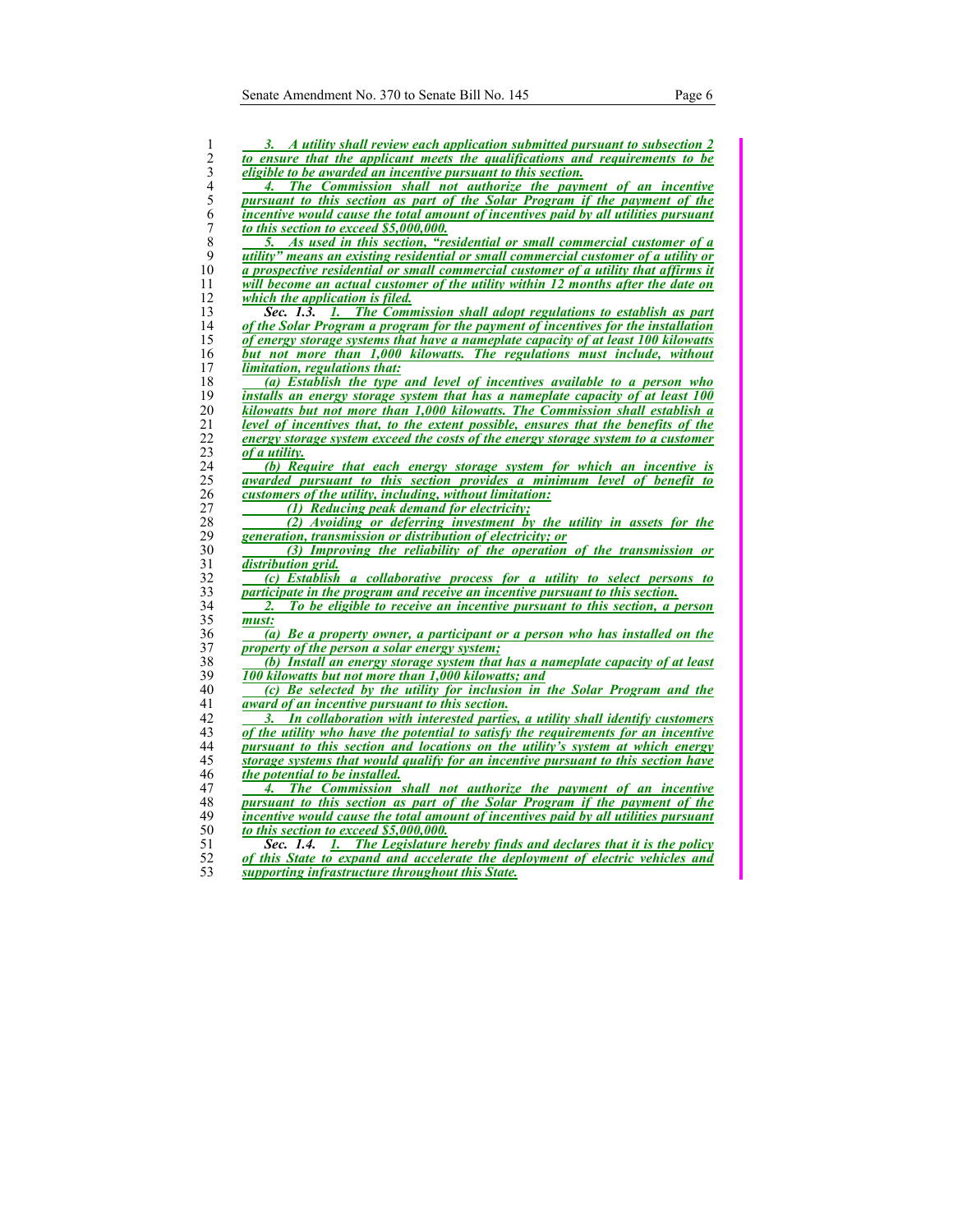| 1                        | <b>The Electric Vehicle Infrastructure Demonstration Program is hereby</b><br>2.                   |
|--------------------------|----------------------------------------------------------------------------------------------------|
| $\overline{c}$           | created.                                                                                           |
| 3                        | 3.<br>The Commission shall adopt regulations to carry out the provisions of the                    |
| $\overline{\mathcal{L}}$ | <b>Electric Vehicle Infrastructure Demonstration Program, including, without</b>                   |
| 5                        | limitation, regulations that require a utility to submit to the Commission an                      |
| 6                        | annual plan for carrying out the Program in its service area. The annual plan                      |
| $\sqrt{ }$               | submitted by a utility may include any measure to promote or incentivize the                       |
| 8                        |                                                                                                    |
| 9                        | deployment of electric vehicle infrastructure, including, without limitation:                      |
|                          | (a) The payment of an incentive to a customer of the utility that installs or                      |
| 10                       | <i>provides electric vehicle infrastructure;</i>                                                   |
| 11                       | (b) Qualifications and requirements an applicant must meet to be eligible to                       |
| 12                       | be awarded an incentive;                                                                           |
| 13                       | (c) The imposition of a rate by the utility to require the purchase of electric                    |
| 14                       | service for the charging of an electric vehicle at a rate which is based on the time               |
| 15                       | of day, day of the week or time of year during which the electricity is used, or                   |
| 16                       | which otherwise varies based upon the time during which the electricity is used, if                |
| 17                       | customer of the utility participates in the Electric Vehicle Infrastructure                        |
| 18                       | <b>Demonstration Program; and</b>                                                                  |
| 19                       | (d) The establishment of programs directed by the utility to promote electric                      |
| 20                       | vehicle infrastructure, including, without limitation, education and awareness                     |
| 21                       | programs for customers of the utility, programs to provide technical assistance                    |
| 22                       | related to the charging of electric vehicles to governmental entities or the owners                |
| 23                       | or operators of large fleets of motor vehicles and programs to create partnerships                 |
| 24                       |                                                                                                    |
|                          | with private organizations to promote the development of electric vehicle                          |
| 25                       | infrastructure.                                                                                    |
| 26                       | <b>The Commission shall:</b><br>4.                                                                 |
| 27                       | (a) Review each annual plan submitted by a utility pursuant to the                                 |
| 28                       | regulations adopted pursuant to subsection 3 for compliance<br>with<br>the                         |
| 29                       | requirements established by the Commission; and                                                    |
| 30                       | (b) Approve each annual plan with such modifications and upon such terms                           |
| 31                       | and conditions as the Commission finds necessary or appropriate to facilitate the                  |
| 32                       | <b>Electric Vehicle Infrastructure Demonstration Program.</b>                                      |
| 33                       | 5. Each utility:                                                                                   |
| 34                       | (a) Shall carry out and administer the Electric Vehicle Infrastructure                             |
| 35                       | <b>Demonstration Program within its service area in accordance with its annual</b>                 |
| 36                       | plan as approved by the Commission pursuant to subsection 4; and                                   |
| 37                       | (b) May recover its reasonable and prudent costs, including, without                               |
| 38                       | limitation, customer incentives, that are associated with carrying out and                         |
| 39                       | administering the Program within its service area by seeking recovery of those                     |
| 40                       | costs in an appropriate proceeding before the Commission pursuant to NRS                           |
| 41                       | 704.110.                                                                                           |
| 42                       | 6. As used in this section:                                                                        |
| 43                       | (a) "Electric vehicle" means a vehicle powered solely by one or more electric                      |
|                          |                                                                                                    |
| 44                       | motors.                                                                                            |
| 45                       | (b) "Electric vehicle infrastructure" includes, without limitation, electric                       |
| 46                       | vehicles and the charging stations for the recharging of electric vehicles.                        |
| 47                       | <b>Exection 1.</b> Sec. 1.5. NRS 701B.005 is hereby amended to read as                             |
| 48                       | follows:                                                                                           |
| 49                       | 1. For the purposes of carrying out the Solar Energy Systems<br>701B.005                           |
| 50                       | Incentive Program created by NRS 701B.240, and subject to the limitations                          |
| 51                       | prescribed by $\frac{1}{2}$ subsection set on $\frac{1}{2}$ and 3, the Public Utilities Commission |
| 52                       | of Nevada shall set incentive levels and schedules, with a goal of approving solar                 |
|                          |                                                                                                    |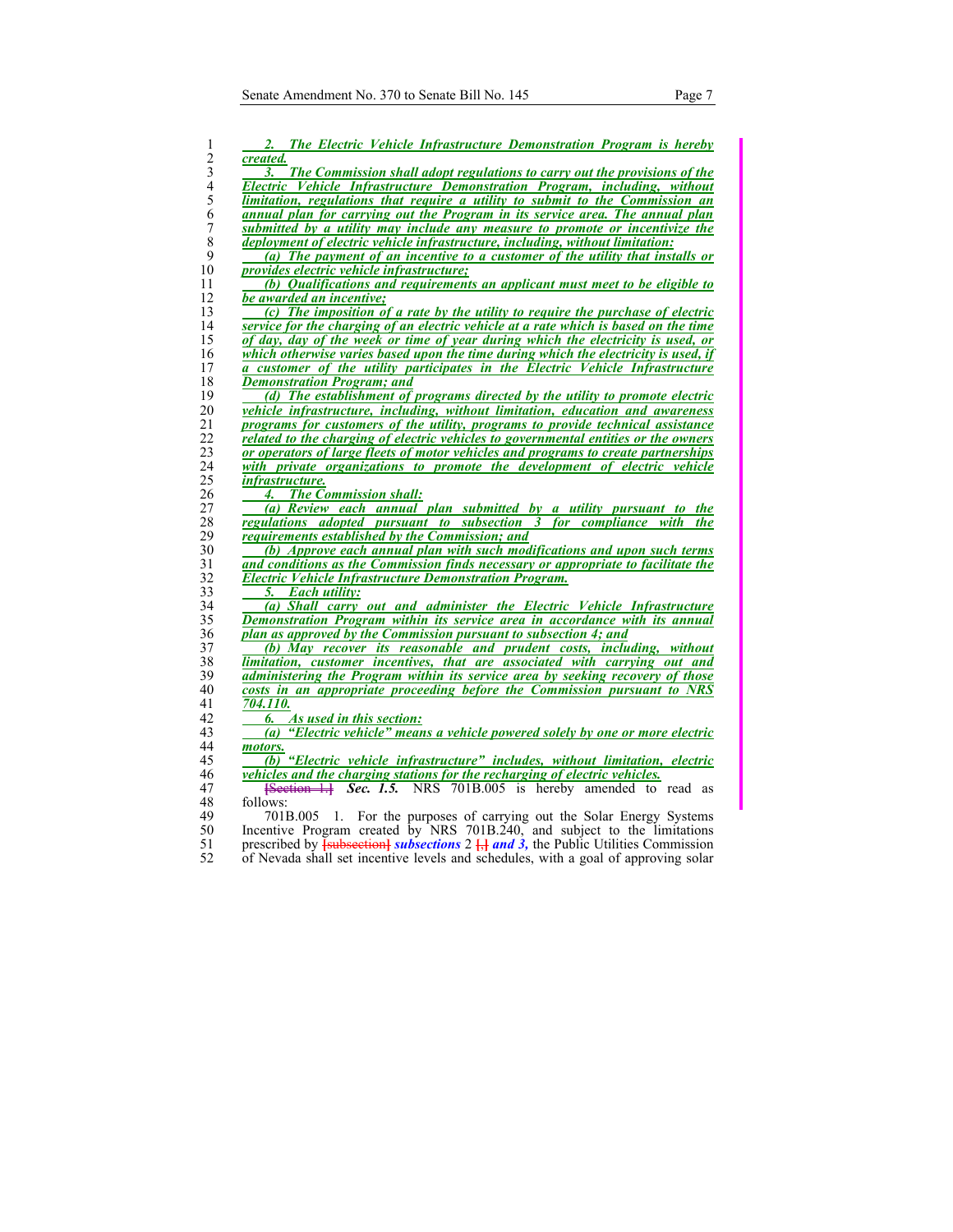1 energy systems totaling at least 250,000 kilowatts of capacity in this State for the

2 period beginning on July 1, 2010, and ending on December 31, 2021.<br>
2. <del>The *Subject to the limitation prescribed by subsection* 3 *th*<br>
4. <del>[shall not]</del> *may* authorize the payment of an incentive pursuant to  $\frac{1}{2}$ </del> 3 2. **[**The**]** *Subject to the limitation prescribed by subsection 3 the* Commission

4 **[**shall not] *may* authorize the payment of an incentive pursuant to  $\frac{1}{10}$ <br>
5 **(a)** The *i the Electric Vehicle Infrastructure Demonstration P*<br>
6 *by section 1.4 of this act, the* Solar Energy Systems Incentive 5 (a) The**]** *the Electric Vehicle Infrastructure Demonstration Program created*  6 *by section 1.4 of this act, the* Solar Energy Systems Incentive Program *created by*  7 *NRS 701B.240, the Wind Energy Systems Demonstration Program created by*  8 *NRS 701B.580 and the Waterpower Energy Systems Demonstration Program* created by NRS 701B.820 if the payment of the incentive would *not* cause the total 9 *created by NRS 701B.820* if the payment of the incentive would *not* cause the total amount of incentives paid by all utilities in this State for the installation of *electric* amount of incentives paid by all utilities in this State for the installation of *electric* 11 *vehicle infrastructure*, solar energy systems,  $\frac{1}{2}$  solar distributed generation 12 systems, *energy storage systems, wind energy systems and waterpower energy systems* to exceed  $\frac{255,270,0001}{2295,270,000}$  for the period beginning on July 1. systems to exceed  $\frac{\$255,270,000}{\$295,270,000}$  for the period beginning on July 1, 14 2010, and ending on December 31, 2025.<br>15 <del>(b) The Wind Energy Systems D</del>

15 **[**(b) The Wind Energy Systems Demonstration Program created by NRS 16 701B.580 and the Waterpower Energy Systems Demonstration Program created by 17 NRS 701B.820 if the payment of the incentive would cause the total amount of 18 incentives paid by all utilities in this State for the installation of wind energy 19 systems and waterpower energy systems to exceed \$40,000,000 for the period 20 beginning on July 1, 2009, and ending on December 31, 2025. The Commission 21 shall by regulation determine the allocation of incentives for each Program.<sup>1</sup> 22 3. For the period beginning on January 1, 2018, and ending on De

22 3. *For the period beginning on January 1, 2018, and ending on December 31, 2023, the Commission shall, from the money allocated for the payment of an incentive pursuant to subsection 2, authorize the payment of incentives in an amount of not more than [\$2,000,000] \$1,000,000 per year for the installation of solar energy systems and distributed generation systems at locations throughout the service territories of utilities in this State that benefit low-income customers, including, without limitation, homeless shelters, low-income housing developments and public entities, other than municipalities, that serve significant populations of low-income residents.* 

4. The Commission may, subject to the limitations prescribed by **[**subsection] 32 2, **2** *subsections 2 and 3*, authorize the payment of performance-based incentives for the period ending on December 31, 2025. 33 the period ending on December 31, 2025.<br>34  $\overline{44}$ , 5. A utility may file with the

34 **[**4.**]** *5.* A utility may file with the Commission one combined annual plan 35 which meets the requirements set forth in NRS 701B.230, 701B.610 and 701B.850. 36 The Commission shall review and approve any plan submitted pursuant to this 37 subsection in accordance with the requirements of NRS 701B.230, 701B.610 and 38 701B.850, as applicable.<br>39 <del>15.1</del> 6. As used in t

39 **[**5.**]** *6.* As used in this section:

40 (a) "Distributed generation system" has the meaning ascribed to it in NRS 41 701B.055.

42 (b) *"Electric vehicle infrastructure" has the meaning ascribed to it in section*  43 *1.4 of this act.* 

44 *(c) "Energy storage system" has the meaning ascribed to it in section 1.1 of*  45 *this act.* 

46 *(d) "Municipality" means any county or city in this State.* 

- 47 *[(e)] (e)* "Utility" means a public utility that supplies electricity in this State.<br>48 *Sec.* 1.6. NRS 701B.010 is hereby amended to read as follows:
- 48 *Sec. 1.6.* **NRS 701B.010 is hereby amended to read as follows:**
- 49 701B.010 The provisions of NRS 701B.010 to 701B.290, inclusive, *and*  50 *sections 1.1, 1.2 and 1.3 of this act* apply to the Solar Energy Systems Incentive Program.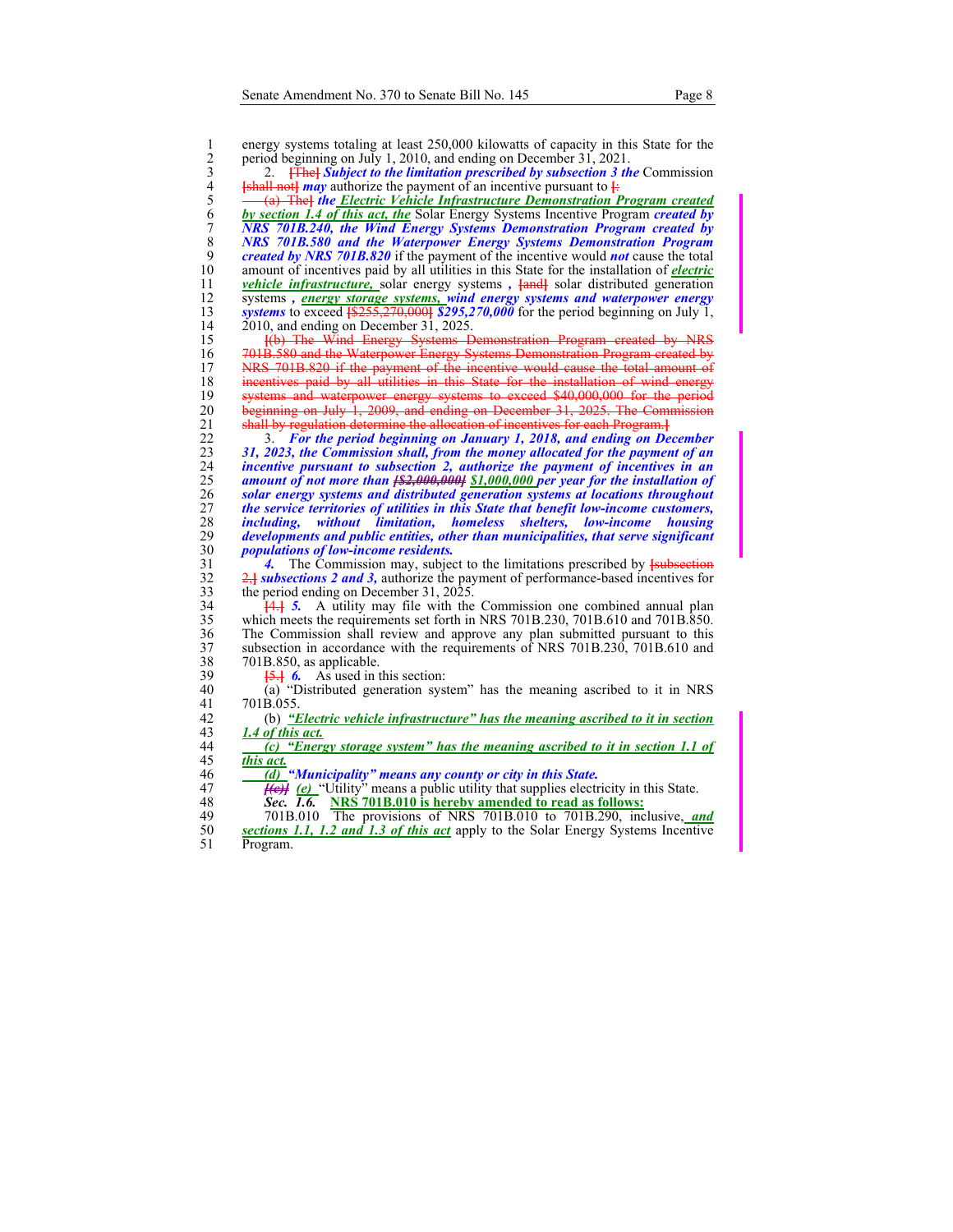| 1  | <b>NRS</b> 701B.020 is hereby amended to read as follows:<br>Sec. 1.7.                           |
|----|--------------------------------------------------------------------------------------------------|
| 2  | 701B.020 As used in NRS 701B.010 to 701B.290, inclusive, <i>and sections</i>                     |
| 3  | 1.1, 1.2 and 1.3 of this act, unless the context otherwise requires, the words and               |
|    |                                                                                                  |
| 4  | terms defined in NRS 701B.030 to 701B.180, inclusive, and section 1.1 of this act                |
| 5  | have the meanings ascribed to them in those sections.                                            |
| 6  | <b>NRS</b> 701B.190 is hereby amended to read as follows:<br>Sec. 1.8.                           |
| 7  | 701B.190 The Legislature hereby finds and declares that it is the policy of                      |
| 8  | this State to:                                                                                   |
|    |                                                                                                  |
| 9  | Expand and accelerate the development of solar distributed generation<br>1.                      |
| 10 | systems <i>and energy storage systems</i> in this State; and                                     |
| 11 | Establish a sustainable and self-sufficient solar renewable energy industry                      |
| 12 | in this State in which solar energy systems are a viable mainstream alternative for              |
| 13 |                                                                                                  |
|    | homes, businesses and other public entities.                                                     |
| 14 | <b>ENRS 701B.200 is hereby amended to read as follows:</b><br>Sec. 2.                            |
| 15 | 701B.200 The Commission shall adopt regulations necessary to earry out the                       |
| 16 | provisions of NRS 701B.010 to 701B.290, inclusive, including, without limitation,                |
| 17 | regulations that:                                                                                |
|    |                                                                                                  |
| 18 | 1. Establish the type of incentives available to participants in the Solar                       |
| 19 | <b>Program and the level or amount of those incentives. The incentives must be</b>               |
| 20 | market based incentives that:                                                                    |
| 21 | $(a)$ Do not exceed $[50]$ .                                                                     |
| 22 | (1) Seventy five percent of the installed cost of a solar energy system or                       |
| 23 |                                                                                                  |
|    | <del>distributed generation system to a public entity or nonprofit organization,</del>           |
| 24 | excluding the cost of labor, as determined by using the average installed cost of                |
| 25 | <u>solar energy systems or distributed generation systems, as applicable, in the </u>            |
| 26 | <del>immediately preceding year; or</del>                                                        |
| 27 | (2) Fifty percent of the installed cost of a solar energy system or                              |
| 28 | distributed generation system [,] to a person other than a public entity or nonprofit            |
|    |                                                                                                  |
| 29 | organization, as determined by using the average installed cost of [the] solar                   |
| 30 | energy systems or distributed generation systems, as applicable, to such persons,                |
| 31 | installed in the immediately preceding year;                                                     |
| 32 | (b) Are designed to maximize the number of eustomer eategories participating                     |
| 33 | in the Solar Program based on demographies and location, including, without                      |
|    |                                                                                                  |
| 34 | limitation, eategories for public entities, eustomers of lower socioeconomic status,             |
| 35 | <u>nonprofit organizations and commercial, industrial and residential customers; and</u>         |
| 36 | (e) Provide for a sustainable Solar Program that maintains sufficient eustomer                   |
| 37 | participation and that provides for the measured award of incentives to as many                  |
| 38 | participants as possible on or before December 31, 2021.                                         |
| 39 |                                                                                                  |
|    | 2. Establish the requirements for a utility's annual plan for earrying out and                   |
| 40 | administering the Solar Program. A utility's annual plan must include, without                   |
| 41 | <b>limitation:</b>                                                                               |
| 42 | (a) A detailed plan for advertising the Solar Program;                                           |
| 43 | (b) A detailed budget and schedule for earrying out and administering the Solar                  |
| 44 |                                                                                                  |
|    | <del>Program;</del>                                                                              |
| 45 | (e) A detailed account of administrative processes and forms that will be used                   |
| 46 | to earry out and administer the Solar Program, including, without limitation, a                  |
| 47 | description of the application process and copies of all applications and any other              |
| 48 | forms that are necessary to apply for and participate in the Solar Program;                      |
| 49 | (d) A detailed account of the procedures that will be used for inspection and                    |
|    |                                                                                                  |
| 50 | verification of a participant's solar energy system and compliance with the Solar                |
| 51 | <del>Program;</del>                                                                              |
| 52 | $\rightarrow$ (e) A detailed account of training and educational activities that will be used to |
| 53 | earry out and administer the Solar Program;                                                      |
|    |                                                                                                  |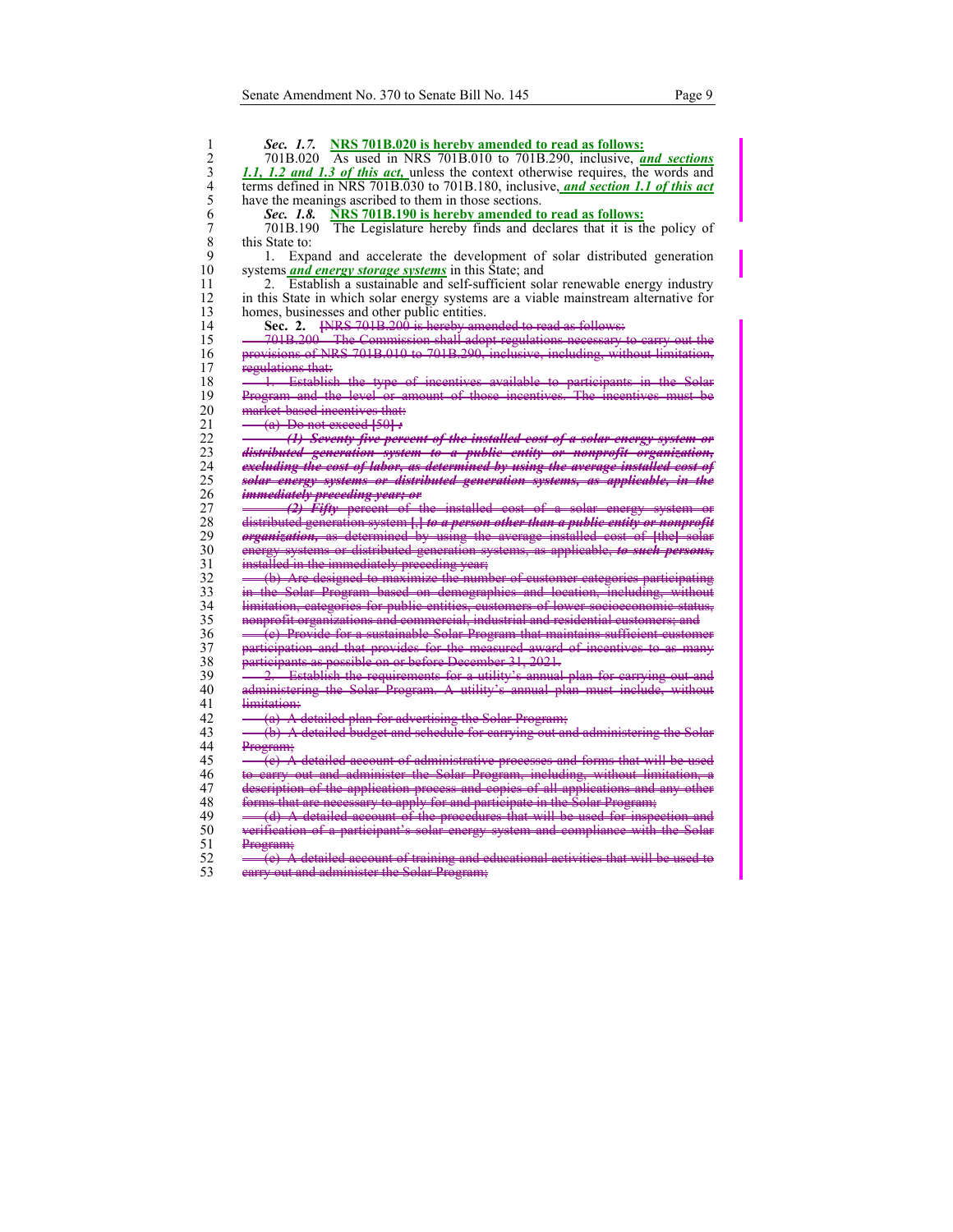I

|                                            | Any other information that the Commission requires from the utility                            |
|--------------------------------------------|------------------------------------------------------------------------------------------------|
|                                            | of the administration of the Solar Program; and                                                |
| $\begin{array}{c} 2 \\ 3 \\ 4 \end{array}$ | $(g)$ Any other information required by the Commission.                                        |
|                                            | Authorize a utility to recover the reasonable costs incurred in earryin                        |
| 5                                          | and administering the installation of distributed generation systems.] (Deleted by             |
| $\overline{6}$<br>$\overline{7}$           | amendment.)                                                                                    |
|                                            | Sec. 2.5.<br>NRS 704.021 is hereby amended to read as follows:                                 |
|                                            | "Public utility" or "utility" does not include:<br>704.021                                     |
|                                            | Persons engaged in the production and sale of natural gas, other than sales<br>1.              |
|                                            | to the public, or engaged in the transmission of natural gas other than as a common            |
|                                            | carrier transmission or distribution line or system.                                           |
|                                            | Persons engaged in the business of furnishing, for compensation, water or<br>2.                |
|                                            | services for the disposal of sewage, or both, to persons within this State if:                 |
|                                            | (a) They serve 25 persons or less; and                                                         |
|                                            | (b) Their gross sales for water or services for the disposal of sewage, or both,               |
|                                            | amounted to \$25,000 or less during the immediately preceding 12 months.                       |
|                                            | Persons not otherwise engaged in the business of furnishing, producing or                      |
|                                            | selling water or services for the disposal of sewage, or both, but who sell or furnish         |
|                                            | water or services for the disposal of sewage, or both, as an accommodation in an               |
|                                            | area where water or services for the disposal of sewage, or both, are not available            |
|                                            | from a public utility, cooperative corporations and associations or political                  |
|                                            | subdivisions engaged in the business of furnishing water or services for the disposal          |
|                                            | of sewage, or both, for compensation, to persons within the political subdivision.             |
|                                            | Persons who are engaged in the production and sale of energy, including<br>4.                  |
|                                            | electricity, to public utilities, cities, counties or other entities which are reselling the   |
|                                            | energy to the public.                                                                          |
|                                            | Persons who are subject to the provisions of NRS 590.465 to 590.645,<br>5.                     |
|                                            | inclusive.                                                                                     |
|                                            | Persons who are engaged in the sale or use of special fuel as defined in<br>6.                 |
|                                            | NRS 366.060.                                                                                   |
|                                            | Persons who provide water from water storage, transmission and treatment<br>7.                 |
|                                            | facilities if those facilities are for the storage, transmission or treatment of water         |
|                                            | from mining operations.                                                                        |
|                                            | Persons who are video service providers, as defined in NRS 711.151,<br>8.                      |
|                                            | except for those operations of the video service provider which consist of providing           |
|                                            | a telecommunication service to the public, in which case the video service provider            |
|                                            | is a public utility only with regard to those operations of the video service provider         |
|                                            | which consist of providing a telecommunication service to the public.                          |
|                                            | Persons who own or operate a net metering system described in paragraph<br>9.                  |
|                                            | (c) of subsection 1 of NRS $704.771$ .                                                         |
|                                            | 10. Persons who for compensation own or operate individual systems which                       |
|                                            | use renewable energy to generate electricity and sell the electricity generated from           |
|                                            | those systems to not more than one customer of the public utility per individual               |
|                                            | system if each individual system is:                                                           |
|                                            | (a) Located on the premises of another person;                                                 |
|                                            | (b) Used to produce not more than 150 percent of that other person's                           |
|                                            | requirements for electricity on an annual basis for the premises on which the                  |
|                                            | individual system is located; and                                                              |
|                                            | (c) Not part of a larger system that aggregates electricity generated from                     |
|                                            | renewable energy for resale or use on premises other than the premises on which                |
|                                            | the individual system is located.                                                              |
|                                            | $\rightarrow$ As used in this subsection, "renewable energy" has the meaning ascribed to it in |
|                                            | NRS 704.7811.                                                                                  |
|                                            |                                                                                                |
|                                            |                                                                                                |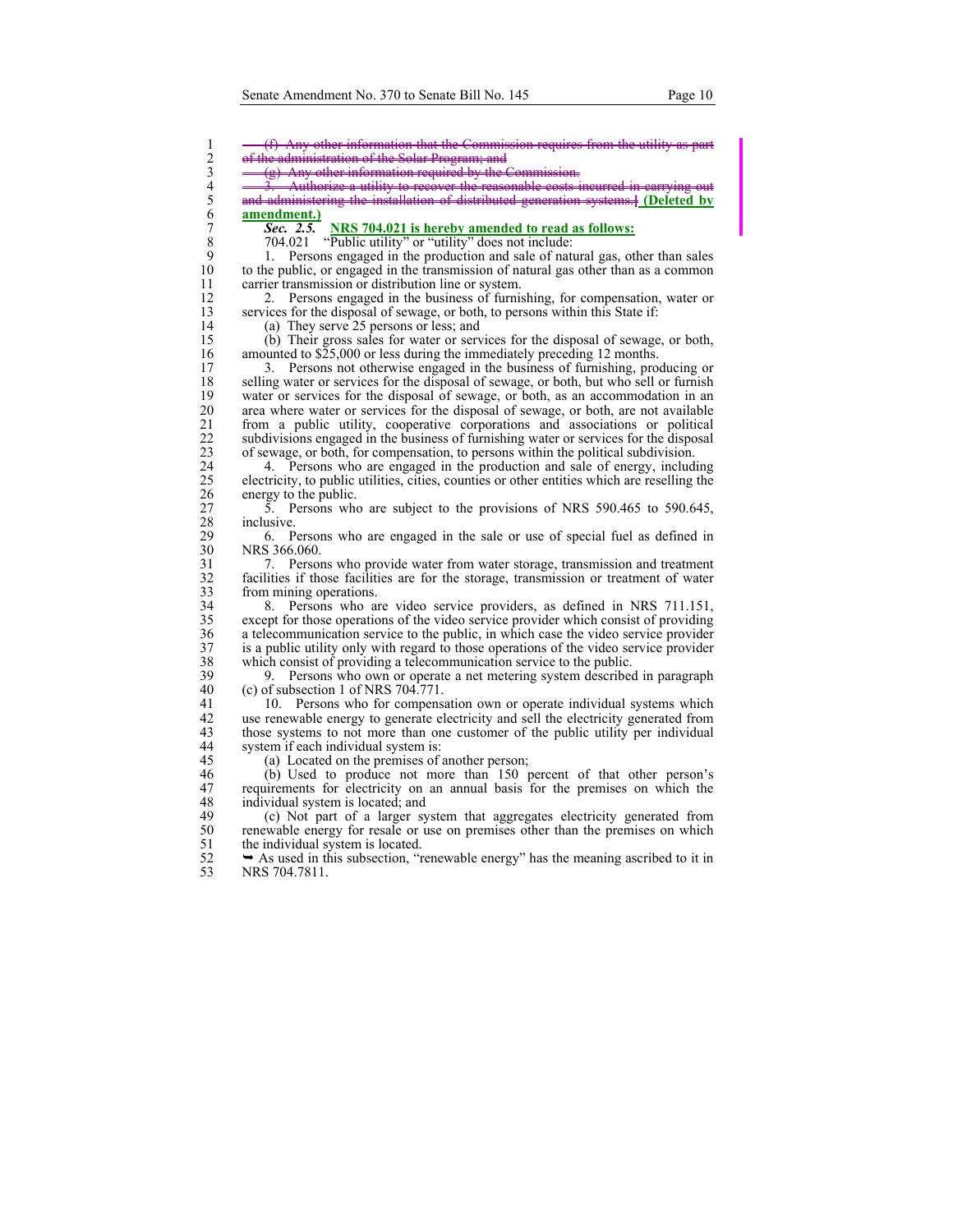|                     | electricity only for use to charge electric vehicles.                                                                                                                                                                                                                                                                                                                                                                                                                                                                                                                                                                                                                                                                                                                                                                                                                                                                                |
|---------------------|--------------------------------------------------------------------------------------------------------------------------------------------------------------------------------------------------------------------------------------------------------------------------------------------------------------------------------------------------------------------------------------------------------------------------------------------------------------------------------------------------------------------------------------------------------------------------------------------------------------------------------------------------------------------------------------------------------------------------------------------------------------------------------------------------------------------------------------------------------------------------------------------------------------------------------------|
|                     | Sec. 3. <b>ENRS 704.741</b> is hereby amended to read as follows:                                                                                                                                                                                                                                                                                                                                                                                                                                                                                                                                                                                                                                                                                                                                                                                                                                                                    |
|                     | 704.741 1. A utility which supplies electricity in this State shall, on or                                                                                                                                                                                                                                                                                                                                                                                                                                                                                                                                                                                                                                                                                                                                                                                                                                                           |
|                     | before July 1 of every third year, in the manner specified by the Commission,                                                                                                                                                                                                                                                                                                                                                                                                                                                                                                                                                                                                                                                                                                                                                                                                                                                        |
|                     | submit a plan to increase its supply of electricity or decrease the demands made on                                                                                                                                                                                                                                                                                                                                                                                                                                                                                                                                                                                                                                                                                                                                                                                                                                                  |
|                     | its system by its eustemers to the Commission.                                                                                                                                                                                                                                                                                                                                                                                                                                                                                                                                                                                                                                                                                                                                                                                                                                                                                       |
|                     | 2. The Commission shall, by regulation:                                                                                                                                                                                                                                                                                                                                                                                                                                                                                                                                                                                                                                                                                                                                                                                                                                                                                              |
|                     | (a) Preseribe the contents of such a plan, including, but not limited to, the                                                                                                                                                                                                                                                                                                                                                                                                                                                                                                                                                                                                                                                                                                                                                                                                                                                        |
|                     | methods or formulas which are used by the utility to:                                                                                                                                                                                                                                                                                                                                                                                                                                                                                                                                                                                                                                                                                                                                                                                                                                                                                |
|                     |                                                                                                                                                                                                                                                                                                                                                                                                                                                                                                                                                                                                                                                                                                                                                                                                                                                                                                                                      |
|                     | (1) Forecast the future demands; and                                                                                                                                                                                                                                                                                                                                                                                                                                                                                                                                                                                                                                                                                                                                                                                                                                                                                                 |
|                     | (2) Determine the best combination of sources of supply to meet the                                                                                                                                                                                                                                                                                                                                                                                                                                                                                                                                                                                                                                                                                                                                                                                                                                                                  |
|                     | demands or the best method to reduce them; and                                                                                                                                                                                                                                                                                                                                                                                                                                                                                                                                                                                                                                                                                                                                                                                                                                                                                       |
|                     | (b) Designate renewable energy zones and revise the designated renewable                                                                                                                                                                                                                                                                                                                                                                                                                                                                                                                                                                                                                                                                                                                                                                                                                                                             |
|                     | energy zones as the Commission deems necessary.                                                                                                                                                                                                                                                                                                                                                                                                                                                                                                                                                                                                                                                                                                                                                                                                                                                                                      |
|                     | The Commission shall require the utility to include in its plan:                                                                                                                                                                                                                                                                                                                                                                                                                                                                                                                                                                                                                                                                                                                                                                                                                                                                     |
|                     | (a) An energy efficiency program for residential eustomers which reduces the                                                                                                                                                                                                                                                                                                                                                                                                                                                                                                                                                                                                                                                                                                                                                                                                                                                         |
|                     | consumption of electricity or any fossil fuel and which includes, without limitation,                                                                                                                                                                                                                                                                                                                                                                                                                                                                                                                                                                                                                                                                                                                                                                                                                                                |
|                     |                                                                                                                                                                                                                                                                                                                                                                                                                                                                                                                                                                                                                                                                                                                                                                                                                                                                                                                                      |
|                     | the use of new solar thermal energy sources.                                                                                                                                                                                                                                                                                                                                                                                                                                                                                                                                                                                                                                                                                                                                                                                                                                                                                         |
|                     | (b) A comparison of a diverse set of seenarios of the best combination of                                                                                                                                                                                                                                                                                                                                                                                                                                                                                                                                                                                                                                                                                                                                                                                                                                                            |
|                     | sources of supply to meet the demands or the best methods to reduce the demands,                                                                                                                                                                                                                                                                                                                                                                                                                                                                                                                                                                                                                                                                                                                                                                                                                                                     |
|                     | which must include at least one scenario of low carbon intensity that includes the                                                                                                                                                                                                                                                                                                                                                                                                                                                                                                                                                                                                                                                                                                                                                                                                                                                   |
|                     | deployment of distributed generation.                                                                                                                                                                                                                                                                                                                                                                                                                                                                                                                                                                                                                                                                                                                                                                                                                                                                                                |
|                     | (e) An analysis of the effects of the requirements of NRS 704.766 to 704.775,                                                                                                                                                                                                                                                                                                                                                                                                                                                                                                                                                                                                                                                                                                                                                                                                                                                        |
|                     | inclusive, on the reliability of the distribution system of the utility and the costs to                                                                                                                                                                                                                                                                                                                                                                                                                                                                                                                                                                                                                                                                                                                                                                                                                                             |
|                     |                                                                                                                                                                                                                                                                                                                                                                                                                                                                                                                                                                                                                                                                                                                                                                                                                                                                                                                                      |
|                     | the utility to provide electric service to all customers. The analysis must include an                                                                                                                                                                                                                                                                                                                                                                                                                                                                                                                                                                                                                                                                                                                                                                                                                                               |
|                     | evaluation of the costs and benefits of addressing issues of reliability through                                                                                                                                                                                                                                                                                                                                                                                                                                                                                                                                                                                                                                                                                                                                                                                                                                                     |
|                     | investment in the distribution system.                                                                                                                                                                                                                                                                                                                                                                                                                                                                                                                                                                                                                                                                                                                                                                                                                                                                                               |
|                     | (d) A list of the utility's assets described in NRS 704.7338.                                                                                                                                                                                                                                                                                                                                                                                                                                                                                                                                                                                                                                                                                                                                                                                                                                                                        |
|                     | (e) A surplus asset retirement plan as required by NRS 704.734.                                                                                                                                                                                                                                                                                                                                                                                                                                                                                                                                                                                                                                                                                                                                                                                                                                                                      |
|                     | <u>-4. The Commission shall require the utility to include in its plan a plan for</u>                                                                                                                                                                                                                                                                                                                                                                                                                                                                                                                                                                                                                                                                                                                                                                                                                                                |
|                     |                                                                                                                                                                                                                                                                                                                                                                                                                                                                                                                                                                                                                                                                                                                                                                                                                                                                                                                                      |
|                     |                                                                                                                                                                                                                                                                                                                                                                                                                                                                                                                                                                                                                                                                                                                                                                                                                                                                                                                                      |
|                     |                                                                                                                                                                                                                                                                                                                                                                                                                                                                                                                                                                                                                                                                                                                                                                                                                                                                                                                                      |
|                     |                                                                                                                                                                                                                                                                                                                                                                                                                                                                                                                                                                                                                                                                                                                                                                                                                                                                                                                                      |
| 704.7821.           |                                                                                                                                                                                                                                                                                                                                                                                                                                                                                                                                                                                                                                                                                                                                                                                                                                                                                                                                      |
| 5.                  |                                                                                                                                                                                                                                                                                                                                                                                                                                                                                                                                                                                                                                                                                                                                                                                                                                                                                                                                      |
|                     |                                                                                                                                                                                                                                                                                                                                                                                                                                                                                                                                                                                                                                                                                                                                                                                                                                                                                                                                      |
|                     |                                                                                                                                                                                                                                                                                                                                                                                                                                                                                                                                                                                                                                                                                                                                                                                                                                                                                                                                      |
|                     |                                                                                                                                                                                                                                                                                                                                                                                                                                                                                                                                                                                                                                                                                                                                                                                                                                                                                                                                      |
|                     |                                                                                                                                                                                                                                                                                                                                                                                                                                                                                                                                                                                                                                                                                                                                                                                                                                                                                                                                      |
|                     | <del>and any other means for enhancing the reliability and security of the grid.</del>                                                                                                                                                                                                                                                                                                                                                                                                                                                                                                                                                                                                                                                                                                                                                                                                                                               |
|                     | 6. As used in this section:                                                                                                                                                                                                                                                                                                                                                                                                                                                                                                                                                                                                                                                                                                                                                                                                                                                                                                          |
|                     |                                                                                                                                                                                                                                                                                                                                                                                                                                                                                                                                                                                                                                                                                                                                                                                                                                                                                                                                      |
| of energy consumed. |                                                                                                                                                                                                                                                                                                                                                                                                                                                                                                                                                                                                                                                                                                                                                                                                                                                                                                                                      |
|                     |                                                                                                                                                                                                                                                                                                                                                                                                                                                                                                                                                                                                                                                                                                                                                                                                                                                                                                                                      |
|                     |                                                                                                                                                                                                                                                                                                                                                                                                                                                                                                                                                                                                                                                                                                                                                                                                                                                                                                                                      |
|                     |                                                                                                                                                                                                                                                                                                                                                                                                                                                                                                                                                                                                                                                                                                                                                                                                                                                                                                                                      |
|                     |                                                                                                                                                                                                                                                                                                                                                                                                                                                                                                                                                                                                                                                                                                                                                                                                                                                                                                                                      |
|                     | eustomers. <sup>1</sup> (Deleted by amendment.)                                                                                                                                                                                                                                                                                                                                                                                                                                                                                                                                                                                                                                                                                                                                                                                                                                                                                      |
|                     | Sec. 4. <b>[NRS 704.746 is hereby amended to read as follows:</b>                                                                                                                                                                                                                                                                                                                                                                                                                                                                                                                                                                                                                                                                                                                                                                                                                                                                    |
|                     |                                                                                                                                                                                                                                                                                                                                                                                                                                                                                                                                                                                                                                                                                                                                                                                                                                                                                                                                      |
|                     | Commission shall convene a public hearing on the adequacy of the plan.                                                                                                                                                                                                                                                                                                                                                                                                                                                                                                                                                                                                                                                                                                                                                                                                                                                               |
|                     | construction or expansion of transmission facilities to serve renewable energy zones<br>and to facilitate the utility in meeting the portfolio standard established by NRS<br><u>-The Commission shall require the utility to include in its plan a plan for</u><br>modernization of the grid. The plan for modernization of the grid may evaluate,<br>without limitation, the benefits and costs of new technologies, contracts, sources<br>of energy, distributed resources, energy storage, means for reducing emissions<br>(a) "Carbon intensity" means the amount of earbon by weight emitted per unit<br>(b) "Renewable energy zones" means specific geographic zones where<br>renewable energy resources are sufficient to develop generation eapacity and where<br>transmission constrains the delivery of electricity from those resources to<br>704.746 1. After a utility has filed its plan pursuant to NRS 704.741, the |
|                     | 2. The Commission shall determine the parties to the public hearing on the<br>adequacy of the plan. A person or governmental entity may petition the                                                                                                                                                                                                                                                                                                                                                                                                                                                                                                                                                                                                                                                                                                                                                                                 |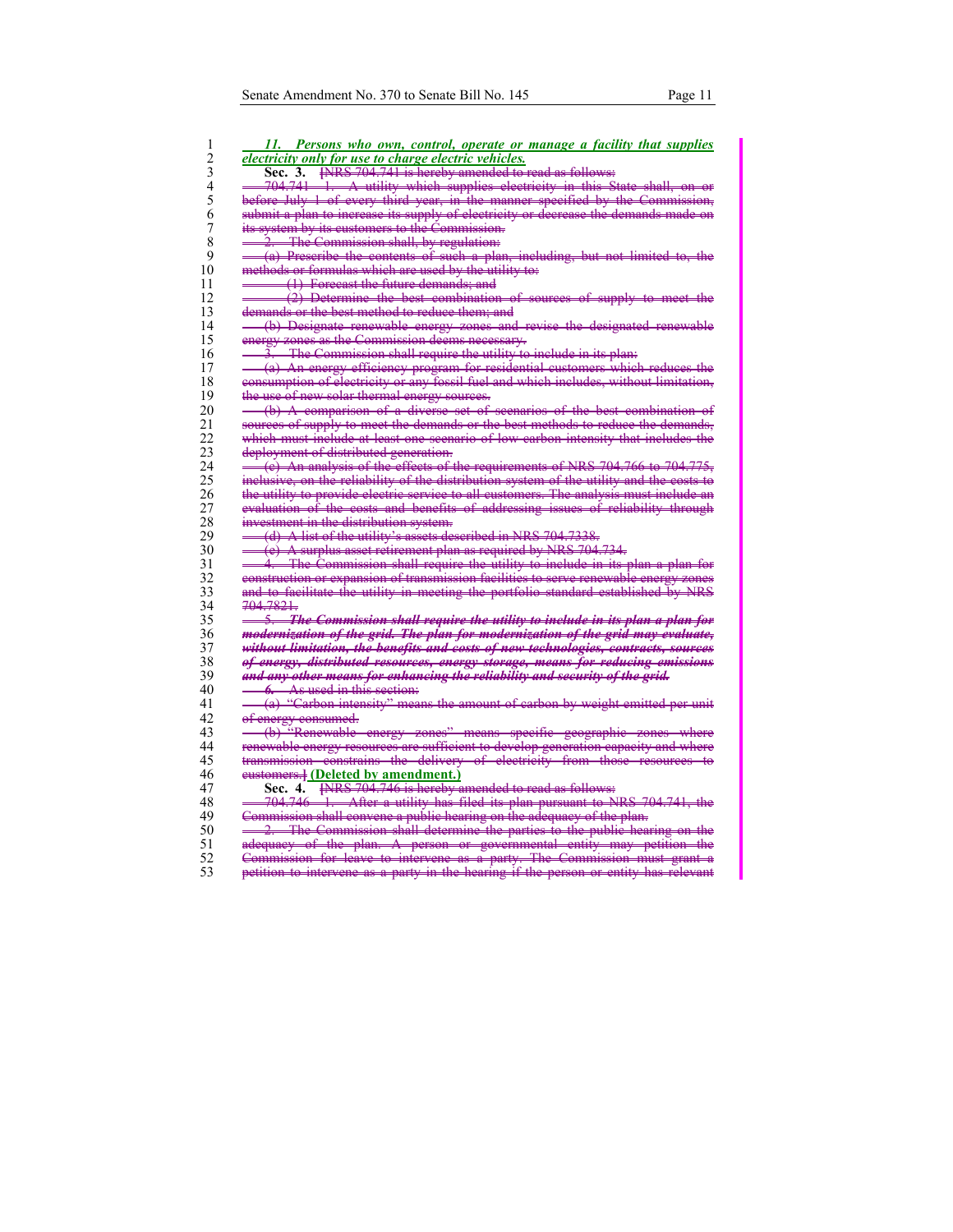|          | material evidence to provide concerning the adequacy of the plan. The Commission                                                                                  |
|----------|-------------------------------------------------------------------------------------------------------------------------------------------------------------------|
|          | may limit participation of an intervener in the hearing to avoid duplication and may                                                                              |
| 3        | prohibit continued participation in the hearing by an intervener if the Commission                                                                                |
| 4        | determines that continued participation will unduly broaden the issues, will not                                                                                  |
| 5        |                                                                                                                                                                   |
|          | provide additional relevant material evidence or is not necessary to further the                                                                                  |
| 6        | public interest.                                                                                                                                                  |
| 7        | 3. In addition to any party to the hearing, any interested person may make                                                                                        |
| 8        | eomments to the Commission regarding the contents and adequacy of the plan.                                                                                       |
| 9        | 4. After the hearing, the Commission shall determine whether:                                                                                                     |
| 10       | — (a) The forecast requirements of the utility are based on substantially accurate                                                                                |
| 11       | data and an adequate method of forecasting.                                                                                                                       |
| 12       | (b) The plan identifies and takes into account any present and projected                                                                                          |
| 13       | reductions in the demand for energy that may result from measures to improve                                                                                      |
| 14       | energy efficiency in the industrial, commercial, residential and energy producing                                                                                 |
| 15       | sectors of the area being served.                                                                                                                                 |
| 16       | (e) The plan adequately demonstrates the economic, environmental and other                                                                                        |
| 17       | benefits to this State and to the customers of the utility, associated with the                                                                                   |
| 18       | following possible measures and sources of supply:                                                                                                                |
| 19       | $\overrightarrow{(1)}$ Improvements in energy efficiency;                                                                                                         |
|          |                                                                                                                                                                   |
| 20       | $\frac{2}{2}$ Pooling of power;                                                                                                                                   |
| 21       | $(3)$ Purchases of power from neighboring states or countries;                                                                                                    |
| 22       | $(4)$ Facilities that operate on solar or geothermal energy or wind;                                                                                              |
| 23       | $(5)$ Facilities that operate on the principle of cogeneration or                                                                                                 |
| 24       | hydrogeneration;                                                                                                                                                  |
| 25       | (6) Other generation facilities; and                                                                                                                              |
| 26       | (7) Other transmission facilities.                                                                                                                                |
| 27       |                                                                                                                                                                   |
|          |                                                                                                                                                                   |
| 28       | <b>5. In determining whether the plan adequately demonstrates the economie,</b>                                                                                   |
|          | environmental and other benefits to this State and to eustomers of the utility                                                                                    |
| 29       | pursuant to paragraph (c) of subsection 4, the Commission shall apply the utility                                                                                 |
| 30       | eost test.                                                                                                                                                        |
| 31       | 6. The Commission may give preference to the measures and sources of                                                                                              |
| 32       | supply set forth in paragraph (e) of subsection 4 that:                                                                                                           |
| 33       | (a) Provide the greatest economic and environmental benefits to the State;                                                                                        |
| 34       | (b) Are consistent with the provisions of this section;                                                                                                           |
| 35       | (e) Provide levels of service that are adequate and reliable; and                                                                                                 |
| 36       | (d) Provide the greatest opportunity for the creation of new jobs in this State.                                                                                  |
| 37       | [6.] 7. The Commission shall:                                                                                                                                     |
| 38       | (a) Adopt regulations which determine the level of preference to be given to                                                                                      |
| 39       | those measures and sources of supply; and                                                                                                                         |
| 40       | (b) Consider the value to the public of using water efficiently when it is                                                                                        |
| 41       |                                                                                                                                                                   |
| 42       | determining those preferences.<br><del>[7.] S. The Commission shall:</del>                                                                                        |
| 43       |                                                                                                                                                                   |
| 44       | (a) Consider the level of financial commitment from developers of renewable                                                                                       |
|          | energy projects in each renewable energy zone, as designated pursuant to                                                                                          |
| 45       | subsection 2 of NRS 704.741; and                                                                                                                                  |
| 46       | (b) Adopt regulations establishing a process for considering such commitments                                                                                     |
| 47       | including, without limitation, contracts for the sale of energy, leases of land and                                                                               |
| 48       | mineral rights, eash deposits and letters of credit.                                                                                                              |
| 49       | [9.] 9. The Commission shall, after a hearing, review and accept or modify an                                                                                     |
| 50       | emissions reduction and capacity replacement plan which includes each element                                                                                     |
| 51       | required by NRS 704.7316. In considering whether to accept or modify an                                                                                           |
| 52<br>53 | emissions reduction and capacity replacement plan, the Commission shall consider:<br>(a) The cost to the customers of the electric utility to implement the plan; |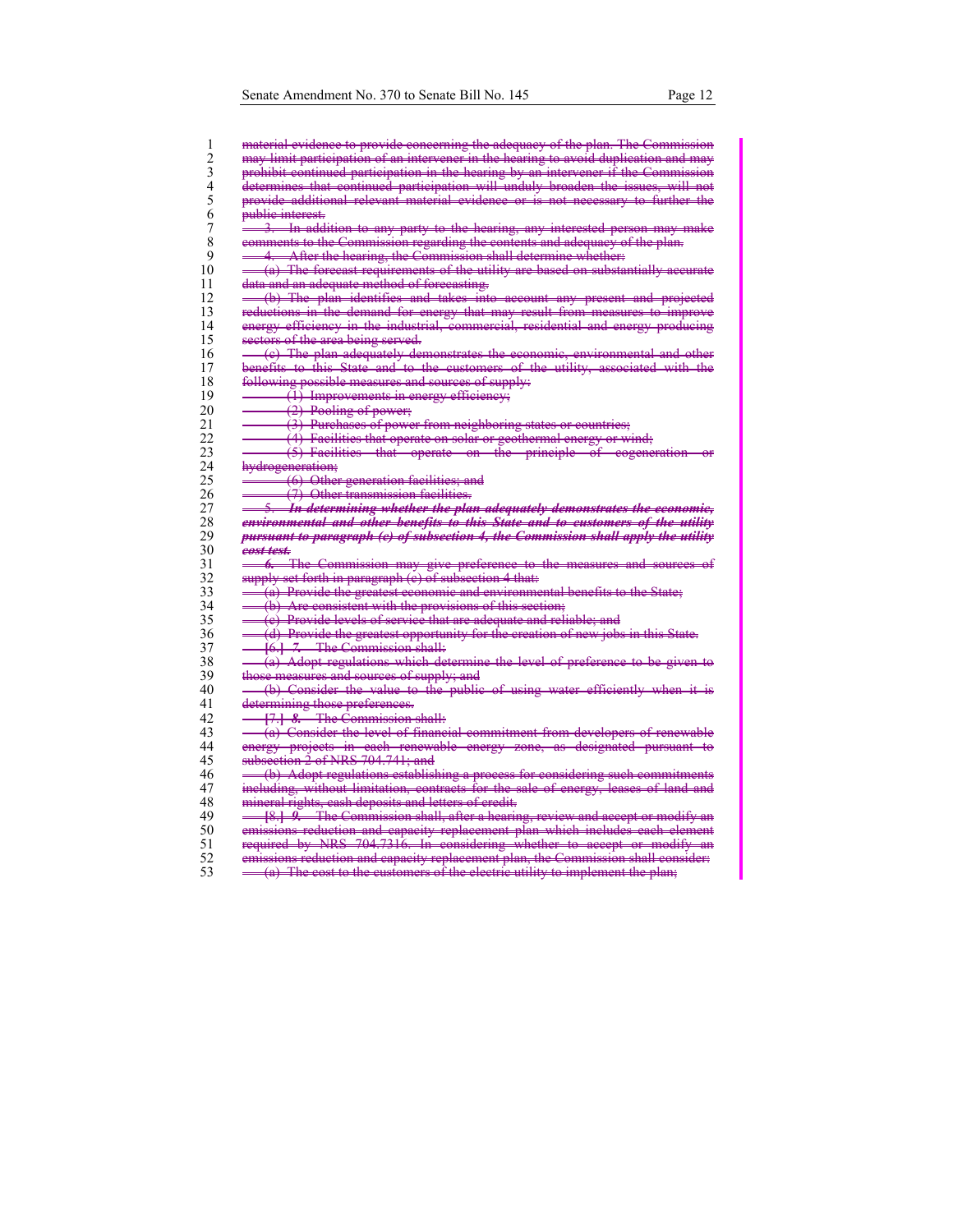|    | (b) Whether the plan provides the greatest economic benefit to this State;                         |
|----|----------------------------------------------------------------------------------------------------|
|    | (e) Whether the plan provides the greatest opportunities for the ereation of new                   |
| 3  | <del>jobs in this State; and</del>                                                                 |
| 4  | (d) Whether the plan represents the best value to the customers of the electric                    |
| 5  | <del>utility.</del>                                                                                |
| 6  | $\it 10.$ As used in this section, "utility cost test" means the measurement of the                |
|    | <del>eost effectiveness of an energy efficiency plan or energy efficiency program that</del>       |
| 8  | <del>compares the monetary costs that are borne by an electric utility and that are</del>          |
| 9  | <del>incurred to develop, acquire and operate an energy efficiency program on a life-</del>        |
| 10 | <u>eyele basis to the avoided monetary costs associated with developing, acquiring</u>             |
| 11 | and operating resources to supply electricity in the absence of the energy                         |
| 12 | efficiency program. [Deleted by amendment.]                                                        |
| 13 | Sec. 5. <b>EXRS 704.751</b> is hereby amended to read as follows:                                  |
| 14 | 704.751 1. After a utility has filed the plan required pursuant to NRS                             |
| 15 | 704.741, the Commission shall issue an order accepting or modifying the plan or                    |
| 16 |                                                                                                    |
| 17 | specifying any portions of the plan it deems to be inadequate:                                     |
| 18 | (a) Within 135 days for any portion of the plan relating to the energy supply                      |
|    | plan for the utility for the 3 years covered by the plan; and                                      |
| 19 | (b) Within 180 days for all portions of the plan not described in paragraph (a).                   |
| 20 | <b>Solution</b> H is the Commission issues an order modifying the plan, the utility may consent to |
| 21 | or reject some or all of the modifications by filing with the Commission a notice to               |
| 22 | that effect. Any such notice must be filed not later than 30 days after the date of                |
| 23 | issuance of the order. If such a notice is filed, any petition for reconsideration or              |
| 24 | rehearing of the order must be filed with the Commission not later than 10 business                |
| 25 | days after the date the notice is filed.                                                           |
| 26 | 2. If a utility files an amendment to a plan, the Commission shall issue an                        |
| 27 | order accepting or modifying the amendment or specifying any portions of the                       |
| 28 | amendment it deems to be inadequate:                                                               |
| 29 | (a) Within 135 days after the filing of the amendment; or                                          |
| 30 | (b) Within 180 days after the filing of the amendment for all portions of the                      |
| 31 | amendment which contain an element of the emissions reduction and capacity                         |
| 32 | <del>replacement plan.</del>                                                                       |
| 33 | + If the Commission issues an order modifying the amendment, the utility may                       |
| 34 | consent to or reject some or all of the modifications by filing with the Commission                |
| 35 | <del>a notice to that effect. Any such notice must be filed not later than 30 days after the</del> |
| 36 | date of issuance of the order. If such a notice is filed, any petition for                         |
| 37 | reconsideration or rehearing of the order must be filed with the Commission not                    |
| 38 | later than 10 business days after the date the notice is filed.                                    |
| 39 | <b>3. All prudent and reasonable expenditures made to develop the utility's plan,</b>              |
| 40 | including environmental, engineering and other studies, must be recovered from the                 |
| 41 | rates charged to the utility's eustemers.                                                          |
| 42 | 4. The Commission may accept [a] :                                                                 |
| 43 | (a) A transmission plan submitted pursuant to subsection 4 of NRS 704.741 for                      |
| 44 | a renewable energy zone if the Commission determines that the construction or                      |
| 45 | expansion of transmission facilities would facilitate the utility meeting the portfolio            |
| 46 | standard, as defined in NRS 704.7805.                                                              |
| 47 | (b) A plan for modernization of the grid submitted pursuant to subsection 5                        |
| 48 | <del>of NRS 704.741 if the Commission determines that the benefits of the plan exceed</del>        |
| 49 | <del>the costs of the plan.</del>                                                                  |
| 50 | 5. The Commission shall adopt regulations establishing the criteria for                            |
| 51 | determining the adequacy of [a] :                                                                  |

52 *(a) A* transmission plan submitted pursuant to subsection 4 of NRS 704.741.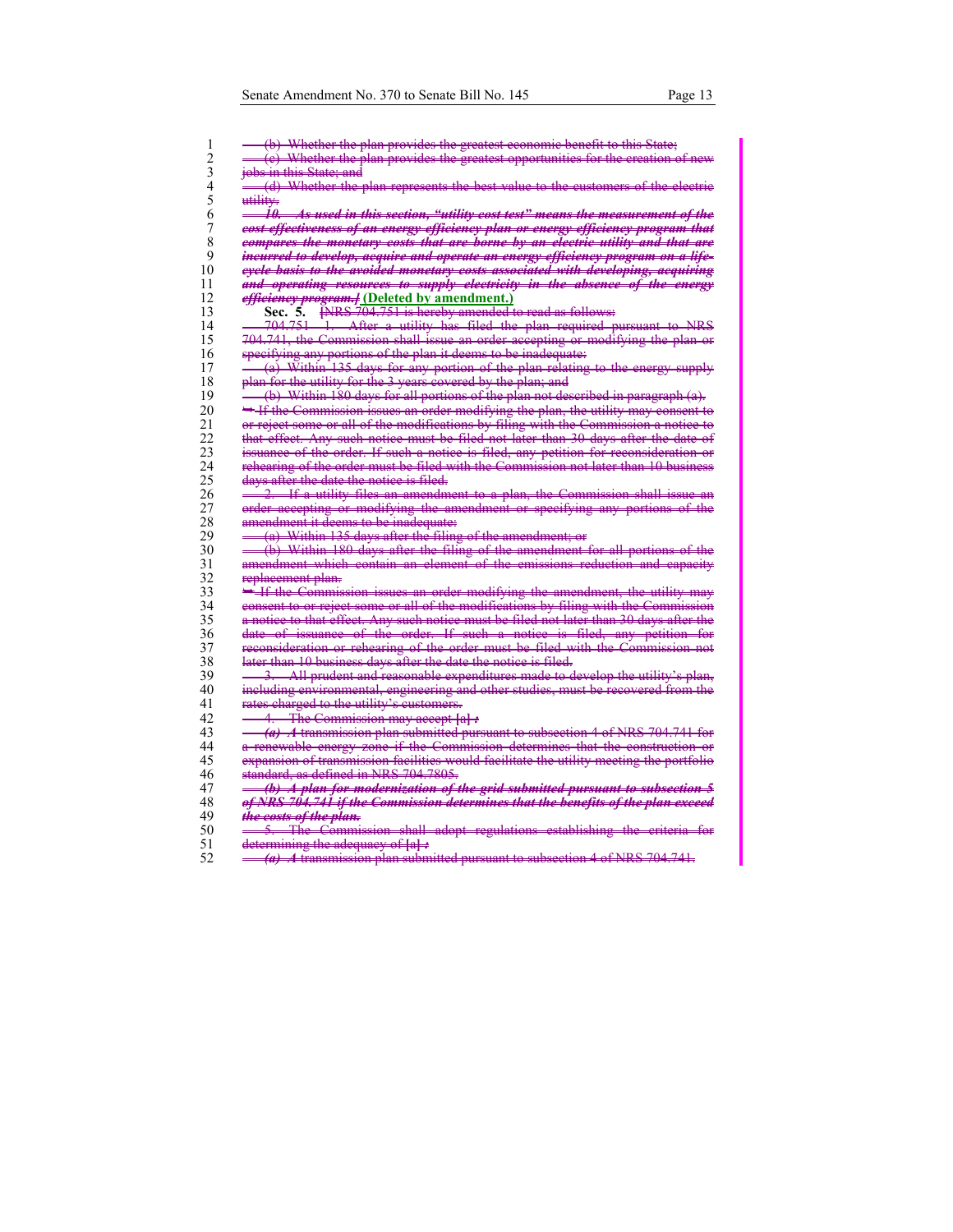|                            | (b) A plan for modernization of the grid submitted pursuant to subsection 5                                                                                                                                                                                                                                                                                          |
|----------------------------|----------------------------------------------------------------------------------------------------------------------------------------------------------------------------------------------------------------------------------------------------------------------------------------------------------------------------------------------------------------------|
| <del>of NRS 704.741.</del> |                                                                                                                                                                                                                                                                                                                                                                      |
|                            | 6. Any order issued by the Commission accepting or modifying an element of                                                                                                                                                                                                                                                                                           |
|                            | an emissions reduction and capacity replacement plan must include provisions                                                                                                                                                                                                                                                                                         |
|                            | authorizing the electric utility to construct or acquire and own electric generating                                                                                                                                                                                                                                                                                 |
|                            | <del>plants necessary to meet the capacity amounts approved in, and carry out the</del>                                                                                                                                                                                                                                                                              |
|                            | provisions of, the plan. As used in this subsection, "eapacity" means an amount of                                                                                                                                                                                                                                                                                   |
|                            | firm electric generating capacity used by the electric utility for the purpose of                                                                                                                                                                                                                                                                                    |
|                            | preparing a plan filed with the Commission pursuant to NRS 704.736 to 704.754,                                                                                                                                                                                                                                                                                       |
|                            | <b>inelusive.</b> (Deleted by amendment.)                                                                                                                                                                                                                                                                                                                            |
|                            | [NRS 218E.805 is hereby amended to read as follows:                                                                                                                                                                                                                                                                                                                  |
| Sec. 6.                    | 218E.805 1. The Legislative Committee on Energy, consisting of Jsin                                                                                                                                                                                                                                                                                                  |
|                            |                                                                                                                                                                                                                                                                                                                                                                      |
|                            | legislativel eight members, is hereby ereated. The membership of the Committee                                                                                                                                                                                                                                                                                       |
| eensists of:               |                                                                                                                                                                                                                                                                                                                                                                      |
|                            | (a) Three voting members appointed by the Majority Leader of the Senate, at                                                                                                                                                                                                                                                                                          |
|                            | least one of whom must be a member of the minority political party.                                                                                                                                                                                                                                                                                                  |
|                            | (b) Three voting members appointed by the Speaker of the Assembly, at least                                                                                                                                                                                                                                                                                          |
|                            | one of whom must be a member of the minority political party.                                                                                                                                                                                                                                                                                                        |
|                            | (c) Two nonvoting members appointed by the Legislative Commission as                                                                                                                                                                                                                                                                                                 |
| <del>follows:</del>        |                                                                                                                                                                                                                                                                                                                                                                      |
|                            | (1) One member who represents the building industry in this State; and                                                                                                                                                                                                                                                                                               |
|                            |                                                                                                                                                                                                                                                                                                                                                                      |
|                            | (2) One member who represents the banking industry in this State.                                                                                                                                                                                                                                                                                                    |
|                            | <b>2.</b> The Legislative Commission shall review and approve the budget and work                                                                                                                                                                                                                                                                                    |
|                            | program for the Committee and any changes to the budget or work program.                                                                                                                                                                                                                                                                                             |
|                            | 3.   The Legislative Commission shall select the Chair and Vice Chair of the                                                                                                                                                                                                                                                                                         |
|                            | Committee from among the <i>voting</i> members of the Committee. Each Chair and                                                                                                                                                                                                                                                                                      |
|                            | Vice Chair holds office for a term of 2 years commencing on July 1 of each odd-                                                                                                                                                                                                                                                                                      |
|                            | <u>numbered year. The office of Chair of the Committee must alternate each biennium</u>                                                                                                                                                                                                                                                                              |
|                            | between the Houses. If a vacancy occurs in the office of Chair or Vice Chair, the                                                                                                                                                                                                                                                                                    |
|                            | <del>vacancy must be filled in the same manner as the original selection for the</del>                                                                                                                                                                                                                                                                               |
|                            | remainder of the unexpired term.                                                                                                                                                                                                                                                                                                                                     |
|                            | -4. A voting member of the Committee who is not a candidate for reelection or                                                                                                                                                                                                                                                                                        |
|                            | who is defeated for reelection continues to serve after the general election until the                                                                                                                                                                                                                                                                               |
|                            |                                                                                                                                                                                                                                                                                                                                                                      |
|                            | next regular or special session convenes.<br>-5. A vacancy on the Committee must be filled in the same manner as the                                                                                                                                                                                                                                                 |
|                            |                                                                                                                                                                                                                                                                                                                                                                      |
|                            | original appointment for the remainder of the unexpired term.] (Deleted by                                                                                                                                                                                                                                                                                           |
| amendment.)                |                                                                                                                                                                                                                                                                                                                                                                      |
|                            | Sec. 7. <b>ENRS 218E.810</b> is hereby amended to read as follows:                                                                                                                                                                                                                                                                                                   |
|                            | - 218E.810 1. Except as otherwise ordered by the Legislative Commission,                                                                                                                                                                                                                                                                                             |
|                            | the members of the Committee shall meet not earlier than November 1 of each odd-                                                                                                                                                                                                                                                                                     |
|                            | numbered year and not later than August 31 of the following even numbered year                                                                                                                                                                                                                                                                                       |
|                            | <del>at the times and places specified by a call of the Chair or a majority of the</del>                                                                                                                                                                                                                                                                             |
| Committee.                 |                                                                                                                                                                                                                                                                                                                                                                      |
|                            | 2. The Director or the Director's designee shall act as the nonvoting recording                                                                                                                                                                                                                                                                                      |
|                            |                                                                                                                                                                                                                                                                                                                                                                      |
|                            | Secretary of the Committee.                                                                                                                                                                                                                                                                                                                                          |
|                            | <b>3.</b> Four <i>voting</i> members of the Committee constitute a quorum, and a quorum                                                                                                                                                                                                                                                                              |
|                            | may exercise all the power and authority conferred on the Committee.                                                                                                                                                                                                                                                                                                 |
|                            |                                                                                                                                                                                                                                                                                                                                                                      |
|                            |                                                                                                                                                                                                                                                                                                                                                                      |
|                            |                                                                                                                                                                                                                                                                                                                                                                      |
|                            |                                                                                                                                                                                                                                                                                                                                                                      |
|                            |                                                                                                                                                                                                                                                                                                                                                                      |
|                            | 4. Except during a regular or special session, for each day or portion of a day<br>during which a <i>voting</i> member of the Committee attends a meeting of the<br>Committee or is otherwise engaged in the business of the Committee, the member<br>is entitled to receive the:<br>(a) Compensation provided for a majority of the Legislators during the first 60 |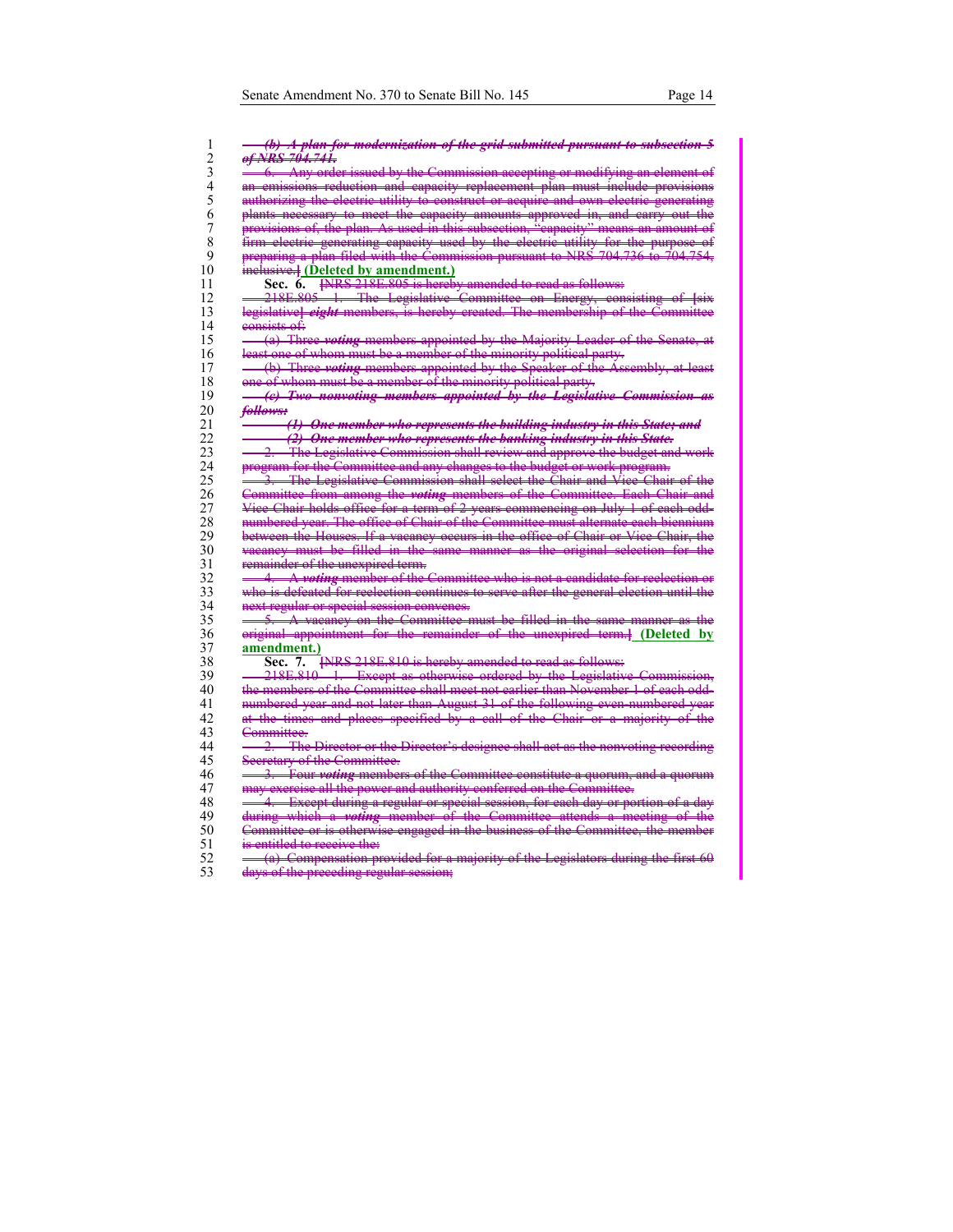|     | (b) Per diem allowance provided for state officers and employees generally;                                                                               |
|-----|-----------------------------------------------------------------------------------------------------------------------------------------------------------|
| and |                                                                                                                                                           |
|     | (e) Travel expenses provided pursuant to NRS 218A.655.                                                                                                    |
|     |                                                                                                                                                           |
|     | paid from the Legislative Fund.] (Deleted by amendment.)                                                                                                  |
|     | Sec. 8. <del>[Chapter 408 of NRS is hereby amended by adding thereto a new</del>                                                                          |
|     | section to read as follows:                                                                                                                               |
|     | 1. On or before October 1, 2018, and on or before October 1 of every year                                                                                 |
|     | <del>thereafter, the Department shall create and make available to the public a report</del>                                                              |
|     | concerning the need for publicly available hydrogen fucling stations for the 3                                                                            |
|     | <del>years following the creation of the report, which sets forth the need for such</del>                                                                 |
|     | <u>stations in terms of quantity of fuel needed for the actual and projected number</u>                                                                   |
|     | <del>of hydrogen fueled vehieles, geographie areas where fuel will be needed and</del>                                                                    |
|     | <del>station coverage.</del><br><del>2. The Department shall establish by regulation a program to provide</del>                                           |
|     | <del>financial incentives, including, without limitation, grants and loans, to promote</del>                                                              |
|     | investment in the construction of publicly available hydrogen fucling stations,                                                                           |
|     | <del>not to exceed the lesser of:</del>                                                                                                                   |
|     | (a) An amount the Department deems necessary to fund the number of                                                                                        |
|     | publicly available hydrogen fucling stations identified in subsection 1.                                                                                  |
|     | (b) Twenty million dollars in the aggregate for the period beginning on July                                                                              |
|     | <del>1, 2017, and ending on June 30, 2027.</del>                                                                                                          |
|     | 3. As used in this section, "publicly available hydrogen fueling station"                                                                                 |
|     | <del>means the equipment used to store and dispense hydrogen fuel according to</del>                                                                      |
|     | industry codes and standards that is open to the public.] (Deleted by                                                                                     |
|     | amendment.)                                                                                                                                               |
|     | Sec. 9. 11. There is hereby appropriated from the State General Fund to the                                                                               |
|     | Department of Transportation for earrying out the provisions of section 8 of this                                                                         |
|     | <u>act, the sum of \$2,000,000.</u>                                                                                                                       |
|     | 2. Any balance of the sum appropriated by subsection 1 must not be                                                                                        |
|     | eommitted for expenditure after June 30, 2019, and reverts to the State General                                                                           |
|     | Fund as soon as all payments of money committed have been made.] (Deleted by                                                                              |
|     | amendment.)                                                                                                                                               |
|     | Sec. 10. <del>[1. The Legislature hereby finds and declares that:</del>                                                                                   |
|     | (a) Developing sustainable and reliable energy efficiency programs is critical                                                                            |
|     | to the future of Nevada's economy and competitiveness;                                                                                                    |
|     | (b) Energy production and energy efficiency programs in Nevada should be                                                                                  |
|     | diverse, stable, affordable, technologically advanced and environmentally sound;                                                                          |
|     | (e) Attracting investors and participants in energy efficiency programs from                                                                              |
|     | private businesses and industries is paramount to establishing an energy policy in                                                                        |
|     | Nevada consistent with Nevada's energy goals for the 21st century; and<br>(d) The efficient use of energy frees public and private money for use in other |
|     | areas such as education, infrastructure, public health and public safety.                                                                                 |
|     | 2. The Legislative Committee on Energy shall conduct an interim study                                                                                     |
|     | eoneerning:                                                                                                                                               |
|     | (a) The development, viability, expansion and implementation of energy                                                                                    |
|     | efficiency programs in this State, including, without limitation, programs for                                                                            |
|     | businesses and industries in this State, energy efficiency resource standards and                                                                         |
|     | other energy efficiency incentive programs; and                                                                                                           |
|     | (b) The viability of establishing green banks and similar entities to help finance                                                                        |
|     | the use and harnessing of elean energy projects in this State, for both commercial                                                                        |
|     | and residential properties.                                                                                                                               |
|     |                                                                                                                                                           |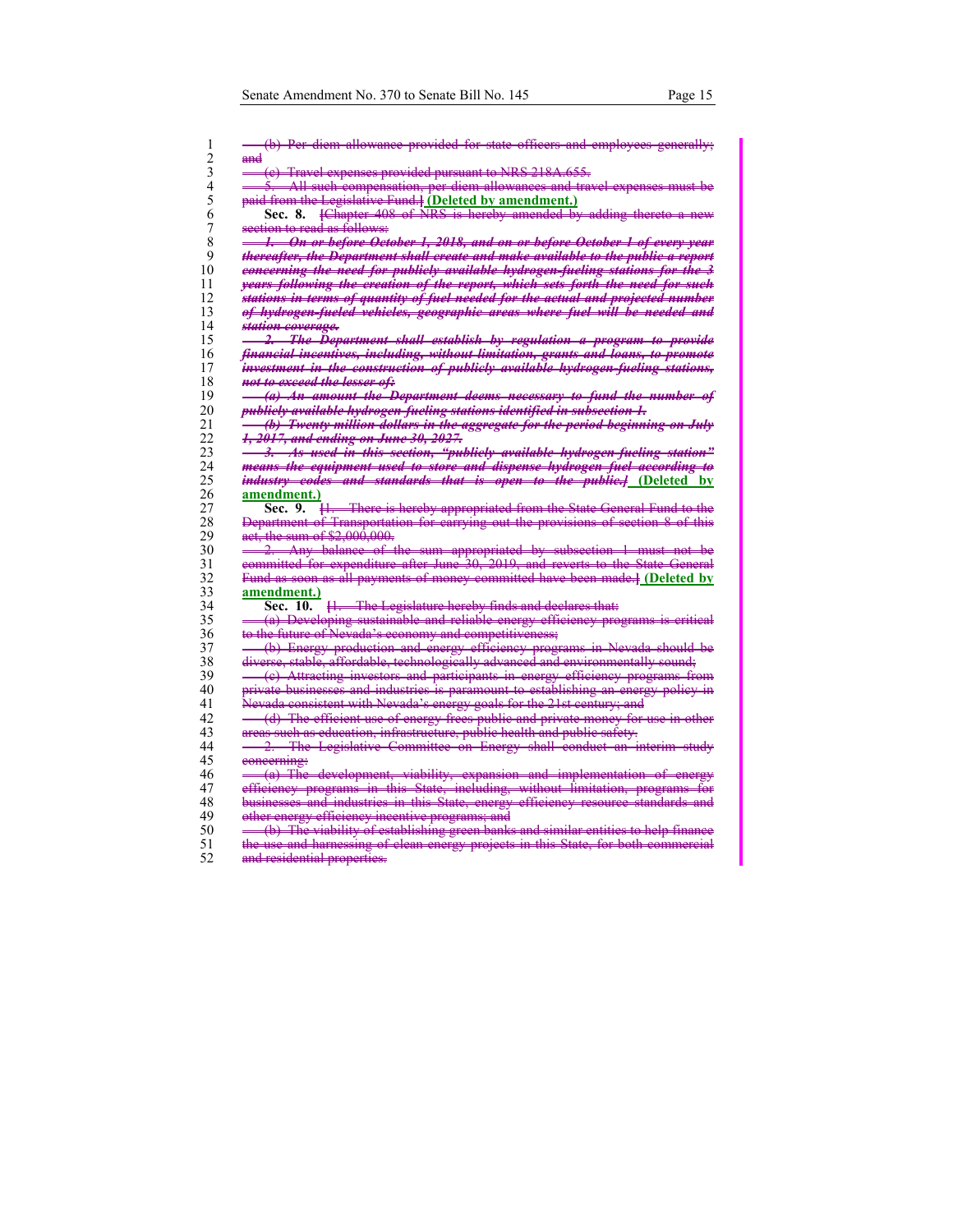| (a) The Public Utilities Commission of Nevada;<br>(b) A utility company regulated by the Public Utilities Commission of Nevada;<br>4<br>(e) The Office of Energy;<br>$\dot{A}$ A financial institution in this State that has expertise in the financing of<br>6<br>7<br>elean energy projects;<br>(e) The Office of the State Treasurer;<br>8<br>(f) A residential or commercial builder in this State that has expertise in the<br>9<br>installation and integration of clean energy products and techniques in residential or<br>10<br>commercial building projects;<br>11<br>12<br>(g) An association of residential or commercial real estate developers;<br>13<br>(h) As determined appropriate by the Committee, other persons, businesses,<br>14<br>state agencies, entities, interests or other organizations with expertise in matters<br>relevant to energy efficiency programs, including, without limitation, consumers,<br>15<br>representatives from organizations that promote energy efficiency and<br>16<br>representatives from businesses and industries that may be affected by any<br>17<br>18<br>recommendations of the Committee; and<br>19<br>(i) Any other person determined appropriate by the Committee.<br>20<br>4. The Committee shall study, without limitation:<br>21<br>(a) The existing energy efficiency incentive programs within this State and<br>existing elean energy programs and financial activities occurring within this State,<br>22<br>23<br>including, without limitation, programs and activities of state governmental<br>24<br>agencies, the Public Utilities Commission of Nevada, local governmental entities<br>25<br>within this State, public and private utilities serving customers in this State and<br>26<br>other private entities and organizations within this State.<br>(b) Other states' laws, regulations and policies relating to energy efficiency<br>27<br>28<br>incentive programs and energy efficiency resource standards.<br>29<br>(e) The methods of capitalization, structure, organization and financing<br>30<br>green banks and similar entities that assist in financing the production and<br>31<br>harnessing of clean energy in the United States and outside the United States.<br>32<br>(d) The sources, types and amounts of private eapital leveraged or invested in<br>33<br>eonnection with green banks and similar entities for financing elean energy.<br>34<br>(e) The current and potential size, in this State, of existing and potential<br>35<br>markets for elean energy.<br>(f) The need to provide reasonably priced financing or establish related market<br>36<br>structures to increase clean energy market penetration and fill any existing market<br>37<br>38<br>gaps.<br>39<br>$(g)$ Potential financial instruments or services to be used by a green bank or a<br>similar entity for helping to finance and harness projects in this State, including,<br>40<br>without limitation, loans, leases, eredit enhancements, warehouses and<br>41<br>42<br>securitization<br>(h) The need for a green bank or similar entity to finance clean energy in this<br>43<br>44<br><del>State.</del><br>45<br>(i) The impact and advisability of implementing legislation regarding energy<br>efficiency resource standards and any other energy efficiency incentive programs<br>46<br>eonsidered by the Committee.<br>47<br><b>5. The Office of Energy, in consultation with the Public Utilities Commission</b><br>48<br>of Nevada and with the encouraged cooperation of various public and private<br>49<br>utilities in this State, shall provide administrative and technical assistance to the<br>50<br>51<br><del>Committee.</del><br>-6. The Committee may accept any gifts, grants or donations to assist the Committee in earrying out the duties set forth in this section.<br>52<br>53 | In earrying out the duties set forth in this section, the Committee shall |
|-----------------------------------------------------------------------------------------------------------------------------------------------------------------------------------------------------------------------------------------------------------------------------------------------------------------------------------------------------------------------------------------------------------------------------------------------------------------------------------------------------------------------------------------------------------------------------------------------------------------------------------------------------------------------------------------------------------------------------------------------------------------------------------------------------------------------------------------------------------------------------------------------------------------------------------------------------------------------------------------------------------------------------------------------------------------------------------------------------------------------------------------------------------------------------------------------------------------------------------------------------------------------------------------------------------------------------------------------------------------------------------------------------------------------------------------------------------------------------------------------------------------------------------------------------------------------------------------------------------------------------------------------------------------------------------------------------------------------------------------------------------------------------------------------------------------------------------------------------------------------------------------------------------------------------------------------------------------------------------------------------------------------------------------------------------------------------------------------------------------------------------------------------------------------------------------------------------------------------------------------------------------------------------------------------------------------------------------------------------------------------------------------------------------------------------------------------------------------------------------------------------------------------------------------------------------------------------------------------------------------------------------------------------------------------------------------------------------------------------------------------------------------------------------------------------------------------------------------------------------------------------------------------------------------------------------------------------------------------------------------------------------------------------------------------------------------------------------------------------------------------------------------------------------------------------------------------------------------------------------------------------------------------------------------------------------------------------------------------------------------------------------------------------------------------------------------------------------------------------------------------------------------------------------------------------------------------------------------------------------------------------------------------------------------------------------------------------------------------------------------------------------------------------------------------------------------------------------------------------------------------------------------------|---------------------------------------------------------------------------|
|                                                                                                                                                                                                                                                                                                                                                                                                                                                                                                                                                                                                                                                                                                                                                                                                                                                                                                                                                                                                                                                                                                                                                                                                                                                                                                                                                                                                                                                                                                                                                                                                                                                                                                                                                                                                                                                                                                                                                                                                                                                                                                                                                                                                                                                                                                                                                                                                                                                                                                                                                                                                                                                                                                                                                                                                                                                                                                                                                                                                                                                                                                                                                                                                                                                                                                                                                                                                                                                                                                                                                                                                                                                                                                                                                                                                                                                                                                     | consult with and solicit input from the following entities and interests: |
|                                                                                                                                                                                                                                                                                                                                                                                                                                                                                                                                                                                                                                                                                                                                                                                                                                                                                                                                                                                                                                                                                                                                                                                                                                                                                                                                                                                                                                                                                                                                                                                                                                                                                                                                                                                                                                                                                                                                                                                                                                                                                                                                                                                                                                                                                                                                                                                                                                                                                                                                                                                                                                                                                                                                                                                                                                                                                                                                                                                                                                                                                                                                                                                                                                                                                                                                                                                                                                                                                                                                                                                                                                                                                                                                                                                                                                                                                                     |                                                                           |
|                                                                                                                                                                                                                                                                                                                                                                                                                                                                                                                                                                                                                                                                                                                                                                                                                                                                                                                                                                                                                                                                                                                                                                                                                                                                                                                                                                                                                                                                                                                                                                                                                                                                                                                                                                                                                                                                                                                                                                                                                                                                                                                                                                                                                                                                                                                                                                                                                                                                                                                                                                                                                                                                                                                                                                                                                                                                                                                                                                                                                                                                                                                                                                                                                                                                                                                                                                                                                                                                                                                                                                                                                                                                                                                                                                                                                                                                                                     |                                                                           |
|                                                                                                                                                                                                                                                                                                                                                                                                                                                                                                                                                                                                                                                                                                                                                                                                                                                                                                                                                                                                                                                                                                                                                                                                                                                                                                                                                                                                                                                                                                                                                                                                                                                                                                                                                                                                                                                                                                                                                                                                                                                                                                                                                                                                                                                                                                                                                                                                                                                                                                                                                                                                                                                                                                                                                                                                                                                                                                                                                                                                                                                                                                                                                                                                                                                                                                                                                                                                                                                                                                                                                                                                                                                                                                                                                                                                                                                                                                     |                                                                           |
|                                                                                                                                                                                                                                                                                                                                                                                                                                                                                                                                                                                                                                                                                                                                                                                                                                                                                                                                                                                                                                                                                                                                                                                                                                                                                                                                                                                                                                                                                                                                                                                                                                                                                                                                                                                                                                                                                                                                                                                                                                                                                                                                                                                                                                                                                                                                                                                                                                                                                                                                                                                                                                                                                                                                                                                                                                                                                                                                                                                                                                                                                                                                                                                                                                                                                                                                                                                                                                                                                                                                                                                                                                                                                                                                                                                                                                                                                                     |                                                                           |
|                                                                                                                                                                                                                                                                                                                                                                                                                                                                                                                                                                                                                                                                                                                                                                                                                                                                                                                                                                                                                                                                                                                                                                                                                                                                                                                                                                                                                                                                                                                                                                                                                                                                                                                                                                                                                                                                                                                                                                                                                                                                                                                                                                                                                                                                                                                                                                                                                                                                                                                                                                                                                                                                                                                                                                                                                                                                                                                                                                                                                                                                                                                                                                                                                                                                                                                                                                                                                                                                                                                                                                                                                                                                                                                                                                                                                                                                                                     |                                                                           |
|                                                                                                                                                                                                                                                                                                                                                                                                                                                                                                                                                                                                                                                                                                                                                                                                                                                                                                                                                                                                                                                                                                                                                                                                                                                                                                                                                                                                                                                                                                                                                                                                                                                                                                                                                                                                                                                                                                                                                                                                                                                                                                                                                                                                                                                                                                                                                                                                                                                                                                                                                                                                                                                                                                                                                                                                                                                                                                                                                                                                                                                                                                                                                                                                                                                                                                                                                                                                                                                                                                                                                                                                                                                                                                                                                                                                                                                                                                     |                                                                           |
|                                                                                                                                                                                                                                                                                                                                                                                                                                                                                                                                                                                                                                                                                                                                                                                                                                                                                                                                                                                                                                                                                                                                                                                                                                                                                                                                                                                                                                                                                                                                                                                                                                                                                                                                                                                                                                                                                                                                                                                                                                                                                                                                                                                                                                                                                                                                                                                                                                                                                                                                                                                                                                                                                                                                                                                                                                                                                                                                                                                                                                                                                                                                                                                                                                                                                                                                                                                                                                                                                                                                                                                                                                                                                                                                                                                                                                                                                                     |                                                                           |
|                                                                                                                                                                                                                                                                                                                                                                                                                                                                                                                                                                                                                                                                                                                                                                                                                                                                                                                                                                                                                                                                                                                                                                                                                                                                                                                                                                                                                                                                                                                                                                                                                                                                                                                                                                                                                                                                                                                                                                                                                                                                                                                                                                                                                                                                                                                                                                                                                                                                                                                                                                                                                                                                                                                                                                                                                                                                                                                                                                                                                                                                                                                                                                                                                                                                                                                                                                                                                                                                                                                                                                                                                                                                                                                                                                                                                                                                                                     |                                                                           |
|                                                                                                                                                                                                                                                                                                                                                                                                                                                                                                                                                                                                                                                                                                                                                                                                                                                                                                                                                                                                                                                                                                                                                                                                                                                                                                                                                                                                                                                                                                                                                                                                                                                                                                                                                                                                                                                                                                                                                                                                                                                                                                                                                                                                                                                                                                                                                                                                                                                                                                                                                                                                                                                                                                                                                                                                                                                                                                                                                                                                                                                                                                                                                                                                                                                                                                                                                                                                                                                                                                                                                                                                                                                                                                                                                                                                                                                                                                     |                                                                           |
|                                                                                                                                                                                                                                                                                                                                                                                                                                                                                                                                                                                                                                                                                                                                                                                                                                                                                                                                                                                                                                                                                                                                                                                                                                                                                                                                                                                                                                                                                                                                                                                                                                                                                                                                                                                                                                                                                                                                                                                                                                                                                                                                                                                                                                                                                                                                                                                                                                                                                                                                                                                                                                                                                                                                                                                                                                                                                                                                                                                                                                                                                                                                                                                                                                                                                                                                                                                                                                                                                                                                                                                                                                                                                                                                                                                                                                                                                                     |                                                                           |
|                                                                                                                                                                                                                                                                                                                                                                                                                                                                                                                                                                                                                                                                                                                                                                                                                                                                                                                                                                                                                                                                                                                                                                                                                                                                                                                                                                                                                                                                                                                                                                                                                                                                                                                                                                                                                                                                                                                                                                                                                                                                                                                                                                                                                                                                                                                                                                                                                                                                                                                                                                                                                                                                                                                                                                                                                                                                                                                                                                                                                                                                                                                                                                                                                                                                                                                                                                                                                                                                                                                                                                                                                                                                                                                                                                                                                                                                                                     |                                                                           |
|                                                                                                                                                                                                                                                                                                                                                                                                                                                                                                                                                                                                                                                                                                                                                                                                                                                                                                                                                                                                                                                                                                                                                                                                                                                                                                                                                                                                                                                                                                                                                                                                                                                                                                                                                                                                                                                                                                                                                                                                                                                                                                                                                                                                                                                                                                                                                                                                                                                                                                                                                                                                                                                                                                                                                                                                                                                                                                                                                                                                                                                                                                                                                                                                                                                                                                                                                                                                                                                                                                                                                                                                                                                                                                                                                                                                                                                                                                     |                                                                           |
|                                                                                                                                                                                                                                                                                                                                                                                                                                                                                                                                                                                                                                                                                                                                                                                                                                                                                                                                                                                                                                                                                                                                                                                                                                                                                                                                                                                                                                                                                                                                                                                                                                                                                                                                                                                                                                                                                                                                                                                                                                                                                                                                                                                                                                                                                                                                                                                                                                                                                                                                                                                                                                                                                                                                                                                                                                                                                                                                                                                                                                                                                                                                                                                                                                                                                                                                                                                                                                                                                                                                                                                                                                                                                                                                                                                                                                                                                                     |                                                                           |
|                                                                                                                                                                                                                                                                                                                                                                                                                                                                                                                                                                                                                                                                                                                                                                                                                                                                                                                                                                                                                                                                                                                                                                                                                                                                                                                                                                                                                                                                                                                                                                                                                                                                                                                                                                                                                                                                                                                                                                                                                                                                                                                                                                                                                                                                                                                                                                                                                                                                                                                                                                                                                                                                                                                                                                                                                                                                                                                                                                                                                                                                                                                                                                                                                                                                                                                                                                                                                                                                                                                                                                                                                                                                                                                                                                                                                                                                                                     |                                                                           |
|                                                                                                                                                                                                                                                                                                                                                                                                                                                                                                                                                                                                                                                                                                                                                                                                                                                                                                                                                                                                                                                                                                                                                                                                                                                                                                                                                                                                                                                                                                                                                                                                                                                                                                                                                                                                                                                                                                                                                                                                                                                                                                                                                                                                                                                                                                                                                                                                                                                                                                                                                                                                                                                                                                                                                                                                                                                                                                                                                                                                                                                                                                                                                                                                                                                                                                                                                                                                                                                                                                                                                                                                                                                                                                                                                                                                                                                                                                     |                                                                           |
|                                                                                                                                                                                                                                                                                                                                                                                                                                                                                                                                                                                                                                                                                                                                                                                                                                                                                                                                                                                                                                                                                                                                                                                                                                                                                                                                                                                                                                                                                                                                                                                                                                                                                                                                                                                                                                                                                                                                                                                                                                                                                                                                                                                                                                                                                                                                                                                                                                                                                                                                                                                                                                                                                                                                                                                                                                                                                                                                                                                                                                                                                                                                                                                                                                                                                                                                                                                                                                                                                                                                                                                                                                                                                                                                                                                                                                                                                                     |                                                                           |
|                                                                                                                                                                                                                                                                                                                                                                                                                                                                                                                                                                                                                                                                                                                                                                                                                                                                                                                                                                                                                                                                                                                                                                                                                                                                                                                                                                                                                                                                                                                                                                                                                                                                                                                                                                                                                                                                                                                                                                                                                                                                                                                                                                                                                                                                                                                                                                                                                                                                                                                                                                                                                                                                                                                                                                                                                                                                                                                                                                                                                                                                                                                                                                                                                                                                                                                                                                                                                                                                                                                                                                                                                                                                                                                                                                                                                                                                                                     |                                                                           |
|                                                                                                                                                                                                                                                                                                                                                                                                                                                                                                                                                                                                                                                                                                                                                                                                                                                                                                                                                                                                                                                                                                                                                                                                                                                                                                                                                                                                                                                                                                                                                                                                                                                                                                                                                                                                                                                                                                                                                                                                                                                                                                                                                                                                                                                                                                                                                                                                                                                                                                                                                                                                                                                                                                                                                                                                                                                                                                                                                                                                                                                                                                                                                                                                                                                                                                                                                                                                                                                                                                                                                                                                                                                                                                                                                                                                                                                                                                     |                                                                           |
|                                                                                                                                                                                                                                                                                                                                                                                                                                                                                                                                                                                                                                                                                                                                                                                                                                                                                                                                                                                                                                                                                                                                                                                                                                                                                                                                                                                                                                                                                                                                                                                                                                                                                                                                                                                                                                                                                                                                                                                                                                                                                                                                                                                                                                                                                                                                                                                                                                                                                                                                                                                                                                                                                                                                                                                                                                                                                                                                                                                                                                                                                                                                                                                                                                                                                                                                                                                                                                                                                                                                                                                                                                                                                                                                                                                                                                                                                                     |                                                                           |
|                                                                                                                                                                                                                                                                                                                                                                                                                                                                                                                                                                                                                                                                                                                                                                                                                                                                                                                                                                                                                                                                                                                                                                                                                                                                                                                                                                                                                                                                                                                                                                                                                                                                                                                                                                                                                                                                                                                                                                                                                                                                                                                                                                                                                                                                                                                                                                                                                                                                                                                                                                                                                                                                                                                                                                                                                                                                                                                                                                                                                                                                                                                                                                                                                                                                                                                                                                                                                                                                                                                                                                                                                                                                                                                                                                                                                                                                                                     |                                                                           |
|                                                                                                                                                                                                                                                                                                                                                                                                                                                                                                                                                                                                                                                                                                                                                                                                                                                                                                                                                                                                                                                                                                                                                                                                                                                                                                                                                                                                                                                                                                                                                                                                                                                                                                                                                                                                                                                                                                                                                                                                                                                                                                                                                                                                                                                                                                                                                                                                                                                                                                                                                                                                                                                                                                                                                                                                                                                                                                                                                                                                                                                                                                                                                                                                                                                                                                                                                                                                                                                                                                                                                                                                                                                                                                                                                                                                                                                                                                     |                                                                           |
|                                                                                                                                                                                                                                                                                                                                                                                                                                                                                                                                                                                                                                                                                                                                                                                                                                                                                                                                                                                                                                                                                                                                                                                                                                                                                                                                                                                                                                                                                                                                                                                                                                                                                                                                                                                                                                                                                                                                                                                                                                                                                                                                                                                                                                                                                                                                                                                                                                                                                                                                                                                                                                                                                                                                                                                                                                                                                                                                                                                                                                                                                                                                                                                                                                                                                                                                                                                                                                                                                                                                                                                                                                                                                                                                                                                                                                                                                                     |                                                                           |
|                                                                                                                                                                                                                                                                                                                                                                                                                                                                                                                                                                                                                                                                                                                                                                                                                                                                                                                                                                                                                                                                                                                                                                                                                                                                                                                                                                                                                                                                                                                                                                                                                                                                                                                                                                                                                                                                                                                                                                                                                                                                                                                                                                                                                                                                                                                                                                                                                                                                                                                                                                                                                                                                                                                                                                                                                                                                                                                                                                                                                                                                                                                                                                                                                                                                                                                                                                                                                                                                                                                                                                                                                                                                                                                                                                                                                                                                                                     |                                                                           |
|                                                                                                                                                                                                                                                                                                                                                                                                                                                                                                                                                                                                                                                                                                                                                                                                                                                                                                                                                                                                                                                                                                                                                                                                                                                                                                                                                                                                                                                                                                                                                                                                                                                                                                                                                                                                                                                                                                                                                                                                                                                                                                                                                                                                                                                                                                                                                                                                                                                                                                                                                                                                                                                                                                                                                                                                                                                                                                                                                                                                                                                                                                                                                                                                                                                                                                                                                                                                                                                                                                                                                                                                                                                                                                                                                                                                                                                                                                     |                                                                           |
|                                                                                                                                                                                                                                                                                                                                                                                                                                                                                                                                                                                                                                                                                                                                                                                                                                                                                                                                                                                                                                                                                                                                                                                                                                                                                                                                                                                                                                                                                                                                                                                                                                                                                                                                                                                                                                                                                                                                                                                                                                                                                                                                                                                                                                                                                                                                                                                                                                                                                                                                                                                                                                                                                                                                                                                                                                                                                                                                                                                                                                                                                                                                                                                                                                                                                                                                                                                                                                                                                                                                                                                                                                                                                                                                                                                                                                                                                                     |                                                                           |
|                                                                                                                                                                                                                                                                                                                                                                                                                                                                                                                                                                                                                                                                                                                                                                                                                                                                                                                                                                                                                                                                                                                                                                                                                                                                                                                                                                                                                                                                                                                                                                                                                                                                                                                                                                                                                                                                                                                                                                                                                                                                                                                                                                                                                                                                                                                                                                                                                                                                                                                                                                                                                                                                                                                                                                                                                                                                                                                                                                                                                                                                                                                                                                                                                                                                                                                                                                                                                                                                                                                                                                                                                                                                                                                                                                                                                                                                                                     |                                                                           |
|                                                                                                                                                                                                                                                                                                                                                                                                                                                                                                                                                                                                                                                                                                                                                                                                                                                                                                                                                                                                                                                                                                                                                                                                                                                                                                                                                                                                                                                                                                                                                                                                                                                                                                                                                                                                                                                                                                                                                                                                                                                                                                                                                                                                                                                                                                                                                                                                                                                                                                                                                                                                                                                                                                                                                                                                                                                                                                                                                                                                                                                                                                                                                                                                                                                                                                                                                                                                                                                                                                                                                                                                                                                                                                                                                                                                                                                                                                     |                                                                           |
|                                                                                                                                                                                                                                                                                                                                                                                                                                                                                                                                                                                                                                                                                                                                                                                                                                                                                                                                                                                                                                                                                                                                                                                                                                                                                                                                                                                                                                                                                                                                                                                                                                                                                                                                                                                                                                                                                                                                                                                                                                                                                                                                                                                                                                                                                                                                                                                                                                                                                                                                                                                                                                                                                                                                                                                                                                                                                                                                                                                                                                                                                                                                                                                                                                                                                                                                                                                                                                                                                                                                                                                                                                                                                                                                                                                                                                                                                                     |                                                                           |
|                                                                                                                                                                                                                                                                                                                                                                                                                                                                                                                                                                                                                                                                                                                                                                                                                                                                                                                                                                                                                                                                                                                                                                                                                                                                                                                                                                                                                                                                                                                                                                                                                                                                                                                                                                                                                                                                                                                                                                                                                                                                                                                                                                                                                                                                                                                                                                                                                                                                                                                                                                                                                                                                                                                                                                                                                                                                                                                                                                                                                                                                                                                                                                                                                                                                                                                                                                                                                                                                                                                                                                                                                                                                                                                                                                                                                                                                                                     |                                                                           |
|                                                                                                                                                                                                                                                                                                                                                                                                                                                                                                                                                                                                                                                                                                                                                                                                                                                                                                                                                                                                                                                                                                                                                                                                                                                                                                                                                                                                                                                                                                                                                                                                                                                                                                                                                                                                                                                                                                                                                                                                                                                                                                                                                                                                                                                                                                                                                                                                                                                                                                                                                                                                                                                                                                                                                                                                                                                                                                                                                                                                                                                                                                                                                                                                                                                                                                                                                                                                                                                                                                                                                                                                                                                                                                                                                                                                                                                                                                     |                                                                           |
|                                                                                                                                                                                                                                                                                                                                                                                                                                                                                                                                                                                                                                                                                                                                                                                                                                                                                                                                                                                                                                                                                                                                                                                                                                                                                                                                                                                                                                                                                                                                                                                                                                                                                                                                                                                                                                                                                                                                                                                                                                                                                                                                                                                                                                                                                                                                                                                                                                                                                                                                                                                                                                                                                                                                                                                                                                                                                                                                                                                                                                                                                                                                                                                                                                                                                                                                                                                                                                                                                                                                                                                                                                                                                                                                                                                                                                                                                                     |                                                                           |
|                                                                                                                                                                                                                                                                                                                                                                                                                                                                                                                                                                                                                                                                                                                                                                                                                                                                                                                                                                                                                                                                                                                                                                                                                                                                                                                                                                                                                                                                                                                                                                                                                                                                                                                                                                                                                                                                                                                                                                                                                                                                                                                                                                                                                                                                                                                                                                                                                                                                                                                                                                                                                                                                                                                                                                                                                                                                                                                                                                                                                                                                                                                                                                                                                                                                                                                                                                                                                                                                                                                                                                                                                                                                                                                                                                                                                                                                                                     |                                                                           |
|                                                                                                                                                                                                                                                                                                                                                                                                                                                                                                                                                                                                                                                                                                                                                                                                                                                                                                                                                                                                                                                                                                                                                                                                                                                                                                                                                                                                                                                                                                                                                                                                                                                                                                                                                                                                                                                                                                                                                                                                                                                                                                                                                                                                                                                                                                                                                                                                                                                                                                                                                                                                                                                                                                                                                                                                                                                                                                                                                                                                                                                                                                                                                                                                                                                                                                                                                                                                                                                                                                                                                                                                                                                                                                                                                                                                                                                                                                     |                                                                           |
|                                                                                                                                                                                                                                                                                                                                                                                                                                                                                                                                                                                                                                                                                                                                                                                                                                                                                                                                                                                                                                                                                                                                                                                                                                                                                                                                                                                                                                                                                                                                                                                                                                                                                                                                                                                                                                                                                                                                                                                                                                                                                                                                                                                                                                                                                                                                                                                                                                                                                                                                                                                                                                                                                                                                                                                                                                                                                                                                                                                                                                                                                                                                                                                                                                                                                                                                                                                                                                                                                                                                                                                                                                                                                                                                                                                                                                                                                                     |                                                                           |
|                                                                                                                                                                                                                                                                                                                                                                                                                                                                                                                                                                                                                                                                                                                                                                                                                                                                                                                                                                                                                                                                                                                                                                                                                                                                                                                                                                                                                                                                                                                                                                                                                                                                                                                                                                                                                                                                                                                                                                                                                                                                                                                                                                                                                                                                                                                                                                                                                                                                                                                                                                                                                                                                                                                                                                                                                                                                                                                                                                                                                                                                                                                                                                                                                                                                                                                                                                                                                                                                                                                                                                                                                                                                                                                                                                                                                                                                                                     |                                                                           |
|                                                                                                                                                                                                                                                                                                                                                                                                                                                                                                                                                                                                                                                                                                                                                                                                                                                                                                                                                                                                                                                                                                                                                                                                                                                                                                                                                                                                                                                                                                                                                                                                                                                                                                                                                                                                                                                                                                                                                                                                                                                                                                                                                                                                                                                                                                                                                                                                                                                                                                                                                                                                                                                                                                                                                                                                                                                                                                                                                                                                                                                                                                                                                                                                                                                                                                                                                                                                                                                                                                                                                                                                                                                                                                                                                                                                                                                                                                     |                                                                           |
|                                                                                                                                                                                                                                                                                                                                                                                                                                                                                                                                                                                                                                                                                                                                                                                                                                                                                                                                                                                                                                                                                                                                                                                                                                                                                                                                                                                                                                                                                                                                                                                                                                                                                                                                                                                                                                                                                                                                                                                                                                                                                                                                                                                                                                                                                                                                                                                                                                                                                                                                                                                                                                                                                                                                                                                                                                                                                                                                                                                                                                                                                                                                                                                                                                                                                                                                                                                                                                                                                                                                                                                                                                                                                                                                                                                                                                                                                                     |                                                                           |
|                                                                                                                                                                                                                                                                                                                                                                                                                                                                                                                                                                                                                                                                                                                                                                                                                                                                                                                                                                                                                                                                                                                                                                                                                                                                                                                                                                                                                                                                                                                                                                                                                                                                                                                                                                                                                                                                                                                                                                                                                                                                                                                                                                                                                                                                                                                                                                                                                                                                                                                                                                                                                                                                                                                                                                                                                                                                                                                                                                                                                                                                                                                                                                                                                                                                                                                                                                                                                                                                                                                                                                                                                                                                                                                                                                                                                                                                                                     |                                                                           |
|                                                                                                                                                                                                                                                                                                                                                                                                                                                                                                                                                                                                                                                                                                                                                                                                                                                                                                                                                                                                                                                                                                                                                                                                                                                                                                                                                                                                                                                                                                                                                                                                                                                                                                                                                                                                                                                                                                                                                                                                                                                                                                                                                                                                                                                                                                                                                                                                                                                                                                                                                                                                                                                                                                                                                                                                                                                                                                                                                                                                                                                                                                                                                                                                                                                                                                                                                                                                                                                                                                                                                                                                                                                                                                                                                                                                                                                                                                     |                                                                           |
|                                                                                                                                                                                                                                                                                                                                                                                                                                                                                                                                                                                                                                                                                                                                                                                                                                                                                                                                                                                                                                                                                                                                                                                                                                                                                                                                                                                                                                                                                                                                                                                                                                                                                                                                                                                                                                                                                                                                                                                                                                                                                                                                                                                                                                                                                                                                                                                                                                                                                                                                                                                                                                                                                                                                                                                                                                                                                                                                                                                                                                                                                                                                                                                                                                                                                                                                                                                                                                                                                                                                                                                                                                                                                                                                                                                                                                                                                                     |                                                                           |
|                                                                                                                                                                                                                                                                                                                                                                                                                                                                                                                                                                                                                                                                                                                                                                                                                                                                                                                                                                                                                                                                                                                                                                                                                                                                                                                                                                                                                                                                                                                                                                                                                                                                                                                                                                                                                                                                                                                                                                                                                                                                                                                                                                                                                                                                                                                                                                                                                                                                                                                                                                                                                                                                                                                                                                                                                                                                                                                                                                                                                                                                                                                                                                                                                                                                                                                                                                                                                                                                                                                                                                                                                                                                                                                                                                                                                                                                                                     |                                                                           |
|                                                                                                                                                                                                                                                                                                                                                                                                                                                                                                                                                                                                                                                                                                                                                                                                                                                                                                                                                                                                                                                                                                                                                                                                                                                                                                                                                                                                                                                                                                                                                                                                                                                                                                                                                                                                                                                                                                                                                                                                                                                                                                                                                                                                                                                                                                                                                                                                                                                                                                                                                                                                                                                                                                                                                                                                                                                                                                                                                                                                                                                                                                                                                                                                                                                                                                                                                                                                                                                                                                                                                                                                                                                                                                                                                                                                                                                                                                     |                                                                           |
|                                                                                                                                                                                                                                                                                                                                                                                                                                                                                                                                                                                                                                                                                                                                                                                                                                                                                                                                                                                                                                                                                                                                                                                                                                                                                                                                                                                                                                                                                                                                                                                                                                                                                                                                                                                                                                                                                                                                                                                                                                                                                                                                                                                                                                                                                                                                                                                                                                                                                                                                                                                                                                                                                                                                                                                                                                                                                                                                                                                                                                                                                                                                                                                                                                                                                                                                                                                                                                                                                                                                                                                                                                                                                                                                                                                                                                                                                                     |                                                                           |
|                                                                                                                                                                                                                                                                                                                                                                                                                                                                                                                                                                                                                                                                                                                                                                                                                                                                                                                                                                                                                                                                                                                                                                                                                                                                                                                                                                                                                                                                                                                                                                                                                                                                                                                                                                                                                                                                                                                                                                                                                                                                                                                                                                                                                                                                                                                                                                                                                                                                                                                                                                                                                                                                                                                                                                                                                                                                                                                                                                                                                                                                                                                                                                                                                                                                                                                                                                                                                                                                                                                                                                                                                                                                                                                                                                                                                                                                                                     |                                                                           |
|                                                                                                                                                                                                                                                                                                                                                                                                                                                                                                                                                                                                                                                                                                                                                                                                                                                                                                                                                                                                                                                                                                                                                                                                                                                                                                                                                                                                                                                                                                                                                                                                                                                                                                                                                                                                                                                                                                                                                                                                                                                                                                                                                                                                                                                                                                                                                                                                                                                                                                                                                                                                                                                                                                                                                                                                                                                                                                                                                                                                                                                                                                                                                                                                                                                                                                                                                                                                                                                                                                                                                                                                                                                                                                                                                                                                                                                                                                     |                                                                           |
|                                                                                                                                                                                                                                                                                                                                                                                                                                                                                                                                                                                                                                                                                                                                                                                                                                                                                                                                                                                                                                                                                                                                                                                                                                                                                                                                                                                                                                                                                                                                                                                                                                                                                                                                                                                                                                                                                                                                                                                                                                                                                                                                                                                                                                                                                                                                                                                                                                                                                                                                                                                                                                                                                                                                                                                                                                                                                                                                                                                                                                                                                                                                                                                                                                                                                                                                                                                                                                                                                                                                                                                                                                                                                                                                                                                                                                                                                                     |                                                                           |
|                                                                                                                                                                                                                                                                                                                                                                                                                                                                                                                                                                                                                                                                                                                                                                                                                                                                                                                                                                                                                                                                                                                                                                                                                                                                                                                                                                                                                                                                                                                                                                                                                                                                                                                                                                                                                                                                                                                                                                                                                                                                                                                                                                                                                                                                                                                                                                                                                                                                                                                                                                                                                                                                                                                                                                                                                                                                                                                                                                                                                                                                                                                                                                                                                                                                                                                                                                                                                                                                                                                                                                                                                                                                                                                                                                                                                                                                                                     |                                                                           |
|                                                                                                                                                                                                                                                                                                                                                                                                                                                                                                                                                                                                                                                                                                                                                                                                                                                                                                                                                                                                                                                                                                                                                                                                                                                                                                                                                                                                                                                                                                                                                                                                                                                                                                                                                                                                                                                                                                                                                                                                                                                                                                                                                                                                                                                                                                                                                                                                                                                                                                                                                                                                                                                                                                                                                                                                                                                                                                                                                                                                                                                                                                                                                                                                                                                                                                                                                                                                                                                                                                                                                                                                                                                                                                                                                                                                                                                                                                     |                                                                           |
|                                                                                                                                                                                                                                                                                                                                                                                                                                                                                                                                                                                                                                                                                                                                                                                                                                                                                                                                                                                                                                                                                                                                                                                                                                                                                                                                                                                                                                                                                                                                                                                                                                                                                                                                                                                                                                                                                                                                                                                                                                                                                                                                                                                                                                                                                                                                                                                                                                                                                                                                                                                                                                                                                                                                                                                                                                                                                                                                                                                                                                                                                                                                                                                                                                                                                                                                                                                                                                                                                                                                                                                                                                                                                                                                                                                                                                                                                                     |                                                                           |
|                                                                                                                                                                                                                                                                                                                                                                                                                                                                                                                                                                                                                                                                                                                                                                                                                                                                                                                                                                                                                                                                                                                                                                                                                                                                                                                                                                                                                                                                                                                                                                                                                                                                                                                                                                                                                                                                                                                                                                                                                                                                                                                                                                                                                                                                                                                                                                                                                                                                                                                                                                                                                                                                                                                                                                                                                                                                                                                                                                                                                                                                                                                                                                                                                                                                                                                                                                                                                                                                                                                                                                                                                                                                                                                                                                                                                                                                                                     |                                                                           |
|                                                                                                                                                                                                                                                                                                                                                                                                                                                                                                                                                                                                                                                                                                                                                                                                                                                                                                                                                                                                                                                                                                                                                                                                                                                                                                                                                                                                                                                                                                                                                                                                                                                                                                                                                                                                                                                                                                                                                                                                                                                                                                                                                                                                                                                                                                                                                                                                                                                                                                                                                                                                                                                                                                                                                                                                                                                                                                                                                                                                                                                                                                                                                                                                                                                                                                                                                                                                                                                                                                                                                                                                                                                                                                                                                                                                                                                                                                     |                                                                           |
|                                                                                                                                                                                                                                                                                                                                                                                                                                                                                                                                                                                                                                                                                                                                                                                                                                                                                                                                                                                                                                                                                                                                                                                                                                                                                                                                                                                                                                                                                                                                                                                                                                                                                                                                                                                                                                                                                                                                                                                                                                                                                                                                                                                                                                                                                                                                                                                                                                                                                                                                                                                                                                                                                                                                                                                                                                                                                                                                                                                                                                                                                                                                                                                                                                                                                                                                                                                                                                                                                                                                                                                                                                                                                                                                                                                                                                                                                                     |                                                                           |
|                                                                                                                                                                                                                                                                                                                                                                                                                                                                                                                                                                                                                                                                                                                                                                                                                                                                                                                                                                                                                                                                                                                                                                                                                                                                                                                                                                                                                                                                                                                                                                                                                                                                                                                                                                                                                                                                                                                                                                                                                                                                                                                                                                                                                                                                                                                                                                                                                                                                                                                                                                                                                                                                                                                                                                                                                                                                                                                                                                                                                                                                                                                                                                                                                                                                                                                                                                                                                                                                                                                                                                                                                                                                                                                                                                                                                                                                                                     |                                                                           |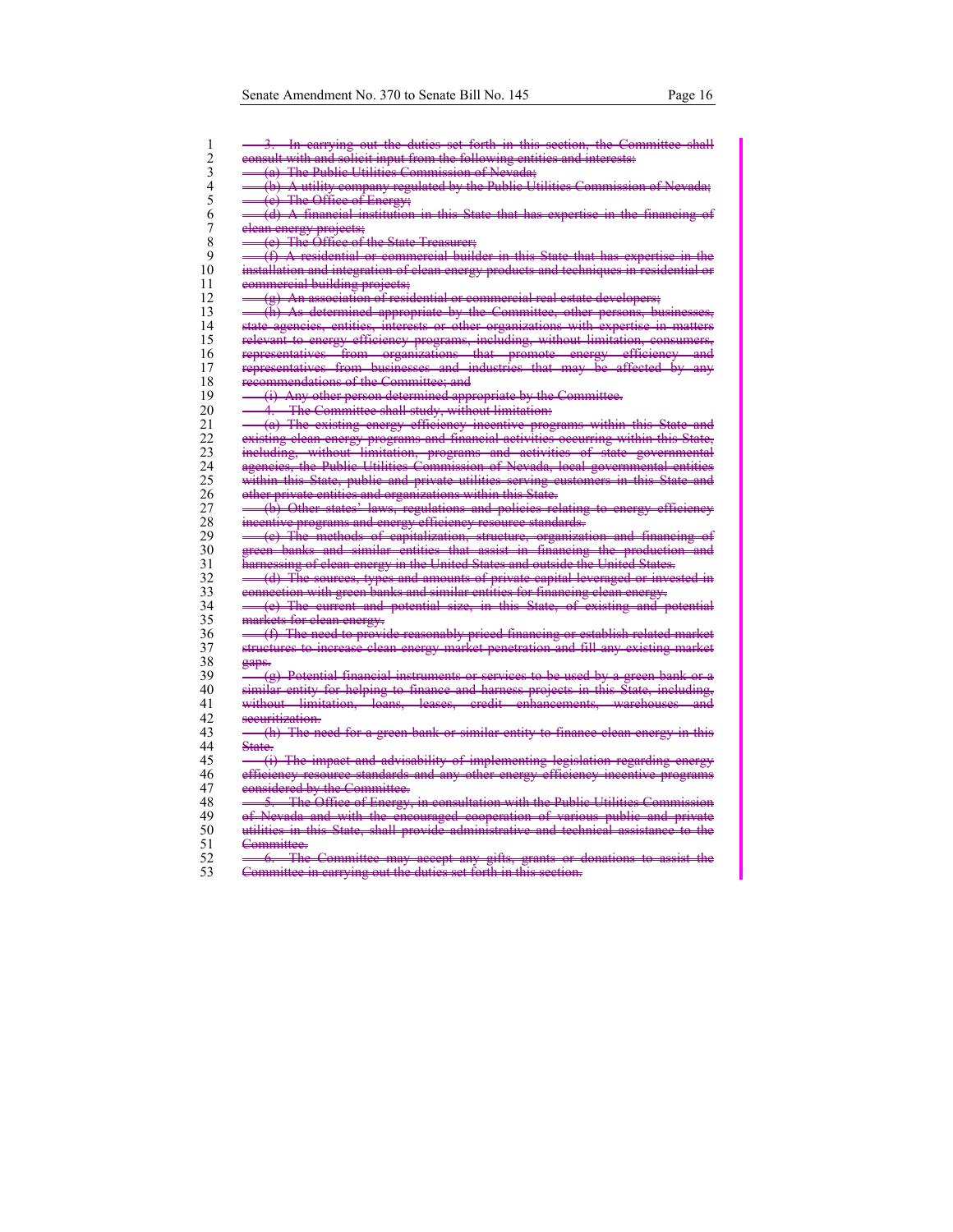| Committee determines that a green bank or similar                                                                                                                                                                                                                                                                  |
|--------------------------------------------------------------------------------------------------------------------------------------------------------------------------------------------------------------------------------------------------------------------------------------------------------------------|
| projects of clean energy in this State                                                                                                                                                                                                                                                                             |
| provide recommendations recarding:                                                                                                                                                                                                                                                                                 |
| The legal steps required to create such an entity;                                                                                                                                                                                                                                                                 |
| <del>be used to pay for</del>                                                                                                                                                                                                                                                                                      |
| <del>The structure and organization</del>                                                                                                                                                                                                                                                                          |
| an entity shoul                                                                                                                                                                                                                                                                                                    |
|                                                                                                                                                                                                                                                                                                                    |
| the Committee<br>On or before January 1                                                                                                                                                                                                                                                                            |
| findings, including, without limitation, any recommendations for legislation                                                                                                                                                                                                                                       |
| The Director of the Legislative Counsel Bureau for distribution to the                                                                                                                                                                                                                                             |
| Session of the Nevada I                                                                                                                                                                                                                                                                                            |
| (b) The Public Utilities Commission of Nevada; and                                                                                                                                                                                                                                                                 |
| The Director of the Office of Energy.                                                                                                                                                                                                                                                                              |
| As used in this section:                                                                                                                                                                                                                                                                                           |
| (a) "Clean energy" includes:                                                                                                                                                                                                                                                                                       |
| (1) Energy produced from renewable resources,<br>ineluding.                                                                                                                                                                                                                                                        |
| limitation, biomass, fuel cells, geothermal, solar, waterpower, wind or any                                                                                                                                                                                                                                        |
| that occurs naturally or is regenerated naturally                                                                                                                                                                                                                                                                  |
| as a result of the installation and use                                                                                                                                                                                                                                                                            |
|                                                                                                                                                                                                                                                                                                                    |
| technologies that are energy efficient.<br>ank" means an institution that exists or is created                                                                                                                                                                                                                     |
|                                                                                                                                                                                                                                                                                                                    |
| eludes features or properties such as,<br><del>or use clean ener</del><br><del>and i</del>                                                                                                                                                                                                                         |
| The institution is public or quasi public.                                                                                                                                                                                                                                                                         |
| stitution provides or helps to provide financing that is low                                                                                                                                                                                                                                                       |
| or long term, or both, for projects that generate elean energy.                                                                                                                                                                                                                                                    |
| by way of the stin<br>The leveraging of private investment                                                                                                                                                                                                                                                         |
| investment of public money.                                                                                                                                                                                                                                                                                        |
| etion of market inefficiencies.                                                                                                                                                                                                                                                                                    |
| $\overline{5}$ Greater deployment of the use of elean energy.                                                                                                                                                                                                                                                      |
| (6) Reeveling of public capital, so that investment<br><del>ın elean</del>                                                                                                                                                                                                                                         |
| increase without affecting taxpayers.                                                                                                                                                                                                                                                                              |
| islative Committee on Energy" or "Committee"                                                                                                                                                                                                                                                                       |
| Committee on Energy created by NRS 218E.805.                                                                                                                                                                                                                                                                       |
| "Office of Energy" means the Office of Energy created within the Offi                                                                                                                                                                                                                                              |
| the Governor by NRS 701.150.] (Deleted by amendment.)                                                                                                                                                                                                                                                              |
| Sec. 11. NRS <del>[704.085 and]</del> 704.786 <b>[are] is hereby repealed.</b>                                                                                                                                                                                                                                     |
| Sec. 12. 1. This act becomes effective:                                                                                                                                                                                                                                                                            |
| (a) Upon passage and approval for the purpose of performing any preparatory                                                                                                                                                                                                                                        |
| administrative tasks necessary to carry out the provisions of this act; and                                                                                                                                                                                                                                        |
| (b) On July 1, 2017, for all other purposes.                                                                                                                                                                                                                                                                       |
| Sections $1$ $\frac{1}{2}$ $\frac{1}{2}$ $\frac{1}{2}$ $\frac{1}{2}$ $\frac{1}{2}$ $\frac{1}{2}$ $\frac{1}{2}$ $\frac{1}{2}$ $\frac{1}{2}$ $\frac{1}{2}$ $\frac{1}{2}$ $\frac{1}{2}$ $\frac{1}{2}$ $\frac{1}{2}$ $\frac{1}{2}$ $\frac{1}{2}$ $\frac{1}{2}$ $\frac{1}{2}$ $\frac{1}{2}$ $\frac{1}{2}$ $\frac{1}{2}$ |
| December 31, 2025.                                                                                                                                                                                                                                                                                                 |
| 3. Section 8 of this act expires by limitation on June 30, 2027.                                                                                                                                                                                                                                                   |
|                                                                                                                                                                                                                                                                                                                    |

## **TEXT OF REPEALED [SECTIONS] SECTION**

**<sup>[</sup>** 704.085 Electric utility prohibited from making change in schedule or imposing rate which requires residential customer to purchase on time of usage; exceptions.